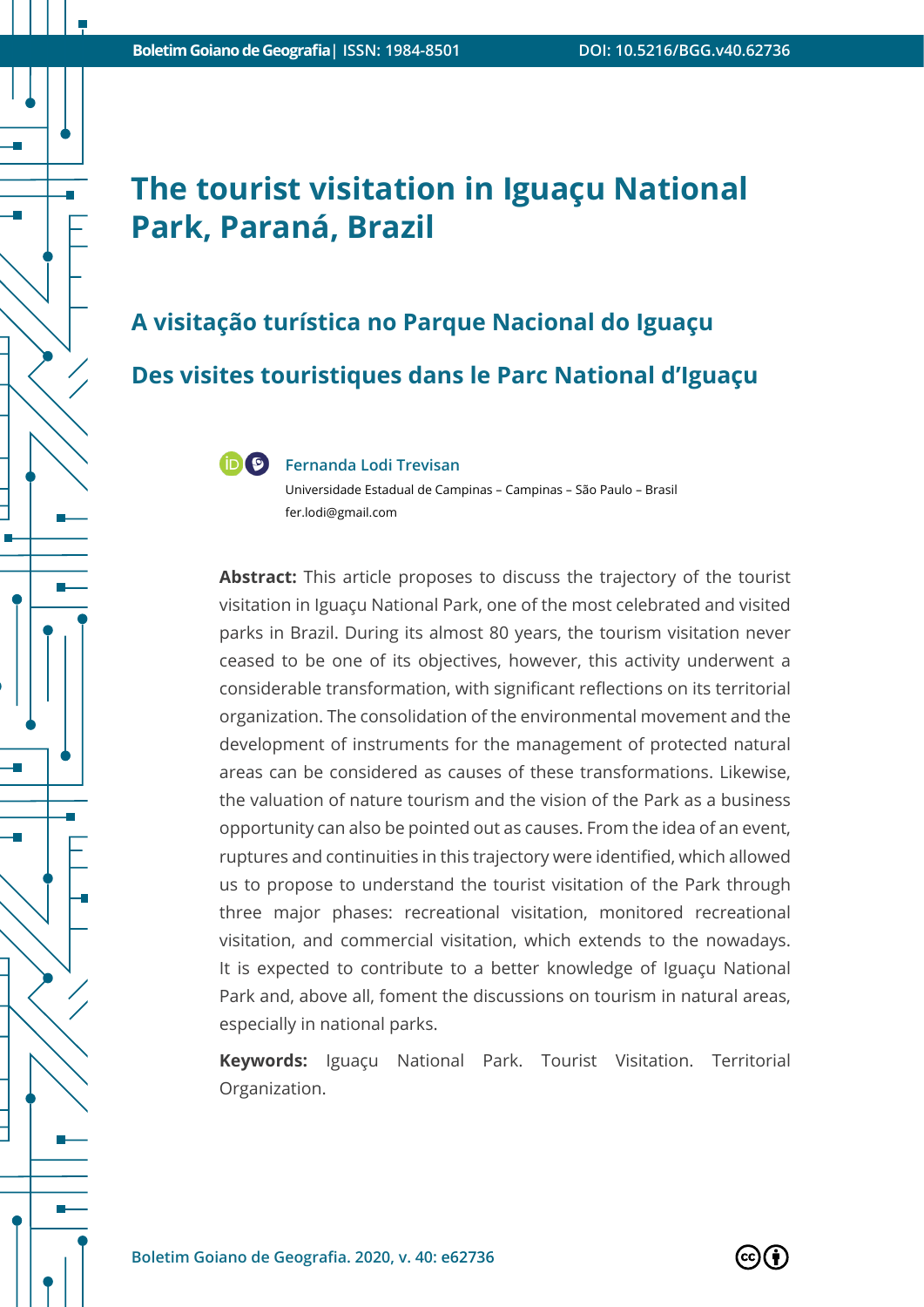**Resumo:** Este artigo propõe discutir a trajetória da visitação turística no Parque Nacional do Iguaçu, um dos parques mais célebres e visitados no Brasil. A visitação turística nunca deixou de ser um dos objetivos do Parque ao longo de seus quase 80 anos, contudo, essa atividade sofreu considerável transformação, com reflexos significativos em sua organização territorial. A consolidação do movimento ambientalista e o desenvolvimento de instrumentos de gestão de áreas naturais protegidas podem ser apontados como causas dessas transformações. Da mesma forma, a valorização do turismo de natureza e a visão do Parque como uma oportunidade de negócio também podem ser apontados como causas. A partir da ideia de evento, foram identificadas rupturas e continuidades nessa trajetória, o que permitiu a este estudo propor compreender a visitação turística do Parque por meio de três grandes fases: a visitação recreativa, a visitação recreativa monitorada e a visitação comercial, que se estende até os dias de hoje. Esperase contribuir para um maior conhecimento do Parque do Iguaçu e, sobretudo, fomentar as discussões sobre o turismo em áreas naturais, em especial, nos parques nacionais.

**Palavras-chave:** Parque Nacional do Iguaçu. Visitação Turística. Organização do Território.

**Résumé:** Cet article propose de discuter la trajectoire des visites touristiques dans le Parc National d'Iguaçu, l'un des parcs les plus célèbres et visités du Brésil. Au cours de ses 80 ans, la fréquentation touristique n'a jamais cessé d'être l'un de ses objectifs. Néanmoins, cette activité a subi une transformation considérable, avec des conséquences importantes sur son organisation territoriale. La consolidation du mouvement environnemental et le développement d'outils de gestion des espaces naturels protégés peuvent être identifiés comme les causes de ces changements. De même, l'appréciation du tourisme vert et la perception du Parc en tant qu'une opportunité commerciale peuvent également être mise en évidence. À partir de l'idée d'événement, des ruptures et des continuités ont été identifiées dans cette trajectoire, ce qui a permis à cette étude de proposer une compréhension de la fréquentation touristique du Parc en trois phases principales: la visite récréative, la

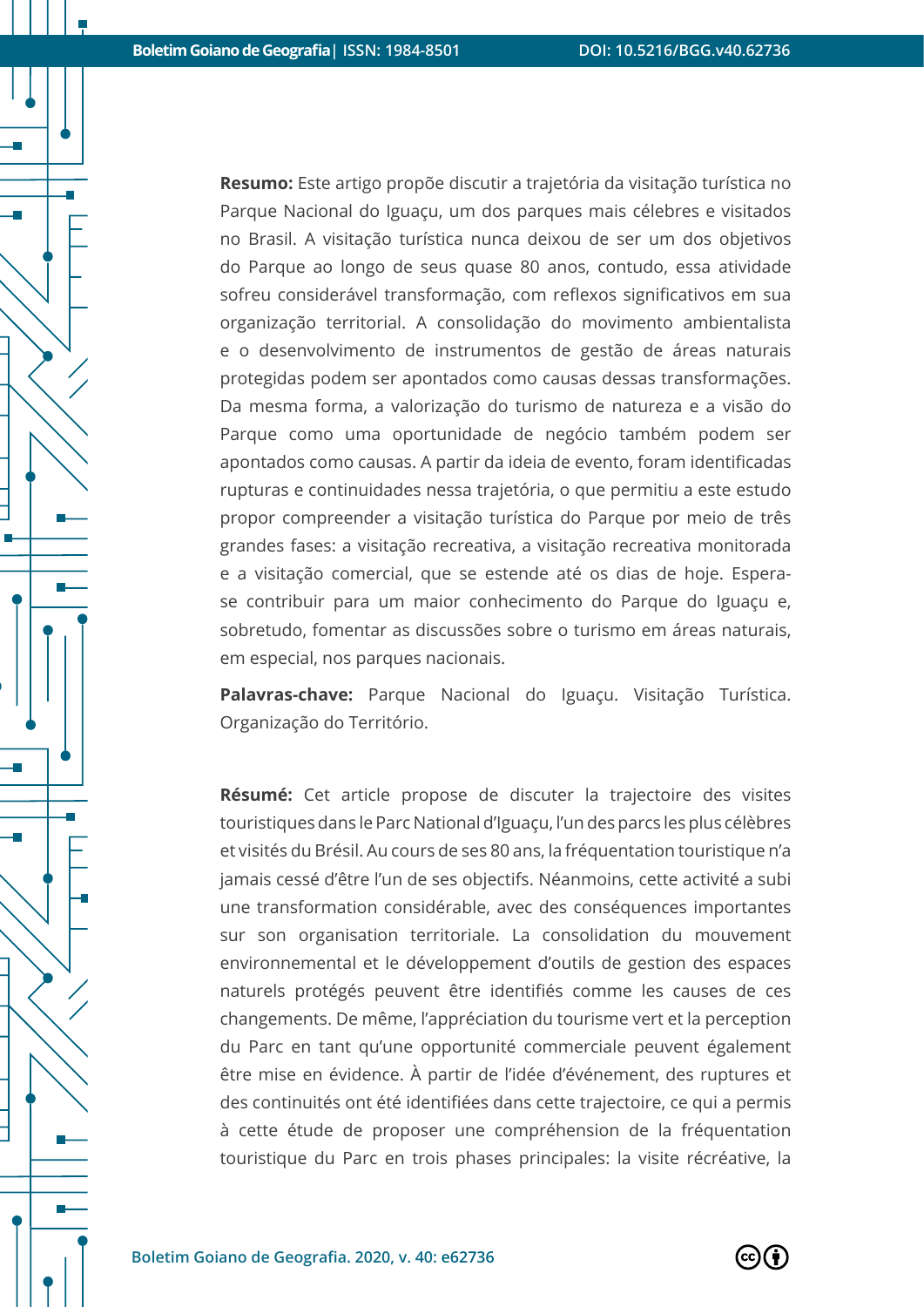visite récréative surveillée et la visite commerciale, celle-ci qui s'étend jusqu'à nos jours. Cet article devrait contribuer à la connaissance du Parc d'Iguaçu et surtout à stimuler les discussions sur le tourisme dans les espaces naturels, en particulier dans les parcs nationaux.

**Mots-clés: Parc National** d'Iguaçu. Visites touristiques. Organisation du territoire.

a.

 $\mathbb{R}^2$ 

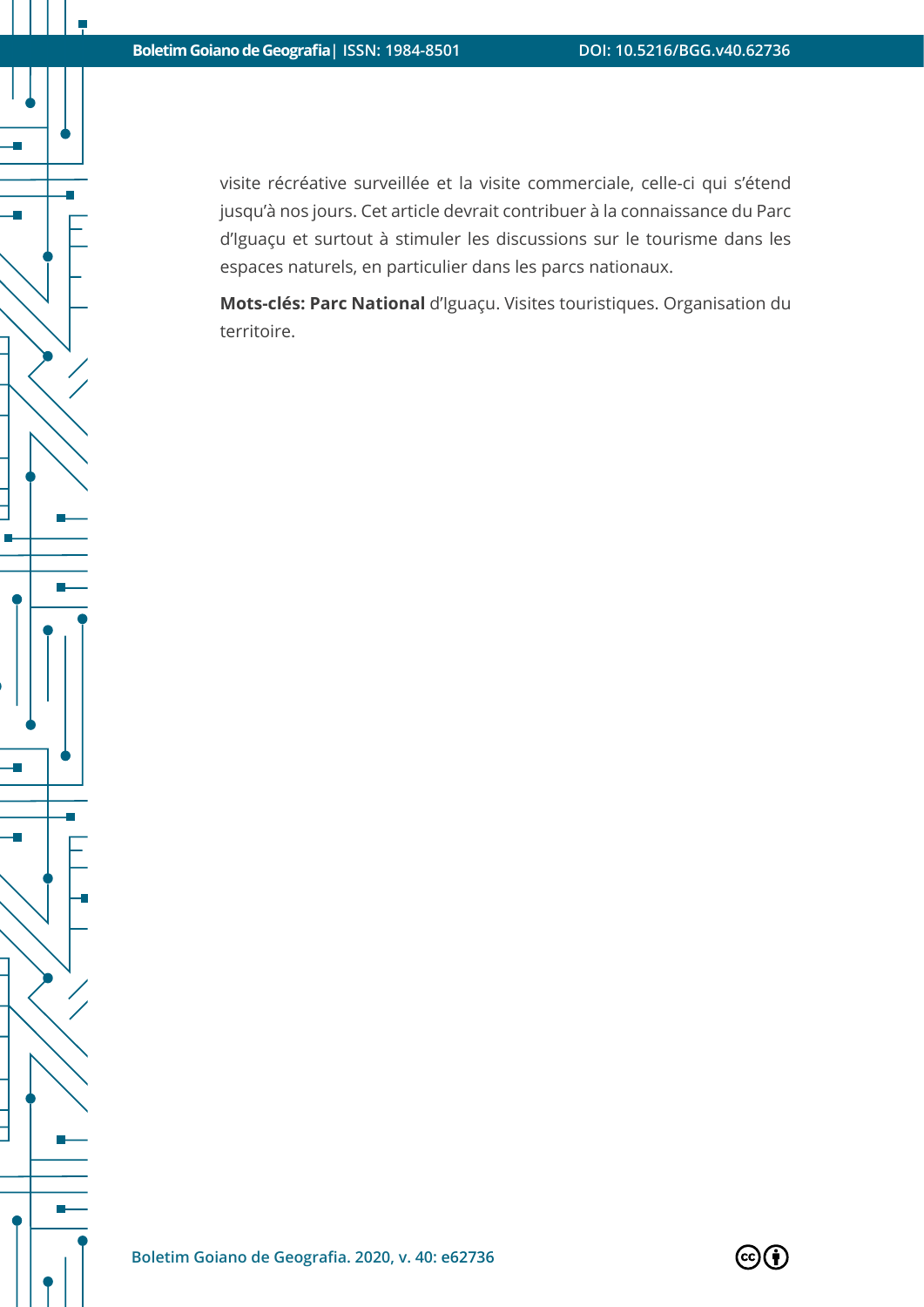

#### **Introduction**

Located in the western region of Paraná, the Iguaçu National Park is one of the most popular tourist destinations in Brazil due to its postcard: the Iguaçu Falls. It is the second most visited national park in the country, and received in 2017 more than 1.7 million visitors, from Brazil and from abroad (ICMBio, 2018). The Park has a proposal for a tourist visitation differentiated in relation to the other national parks, because there are concessionaires responsible for the logistics of the visitation, for services and activities to support tourism, such as internal transportation, catering, ambulatory, maintenance of trails and roads, and walks. Currently, the Iguaçu National Park is not the only national park in which concessionaires operate in the management of tourist visits, but it was the pioneer park in these public-private partnerships and gathers almost 20 years of experience in this model of management of public use.

The Iguaçu National Park (Map 1) houses and protects a set of 275 waterfalls, and this landscape constitutes one of the elements that gave the Park the recognition as World Heritage in 1986. The other element is that it shelters a forest area of more than 160,000 ha of extension of a very preserved Atlantic Forest (ICMBio, 2018). This is one of the largest remnants of this biome, which also allows the *in situ* conservation of biological diversity and the development of scientific research. Public use is restricted to only 3% of this territory, defined in the management plan as areas of intensive and extensive use. It is this portion of the Park that allows tourist visitation and in which lies the interest of this article.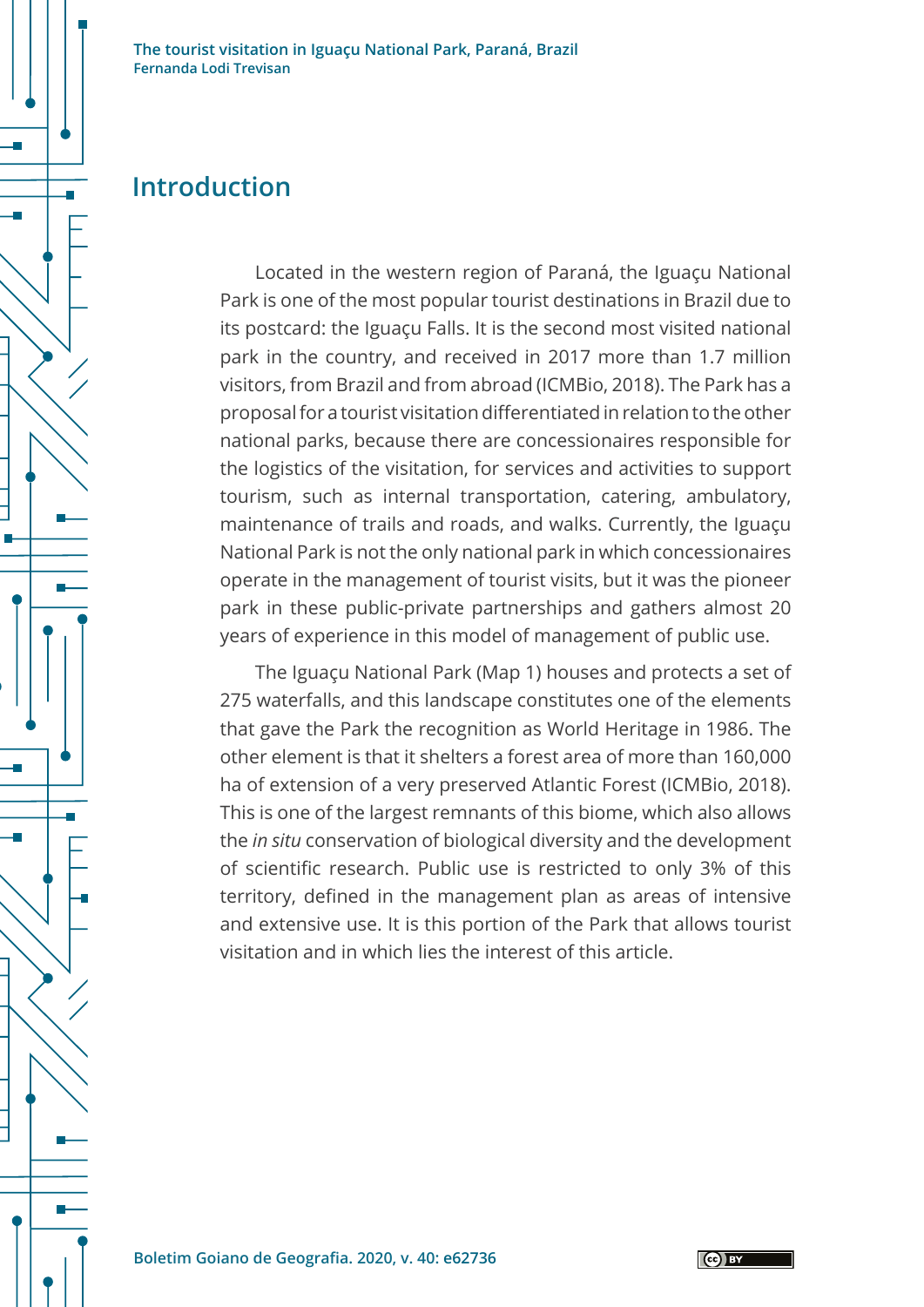

**Map 1. Iguaçu National Park**

This article aims to analyze the trajectory of the tourist visitation in the Iguaçu National Park throughout its nearly 80 years of creation, in order to characterize the occurrence of particular phases with regards to the purpose of the visitation and the organization of the territory.

The research was based on the concept of territory due the political and administrative sense that this category of the geographic space can have. It is understood that protected natural areas constitute territories – superimposed on the territory of federal entities – since they are regulated by an official instrument of the public power and with a particular management regime. The demarcation of a territory allows the exercise of several functions, among them the legal function, which refers to the application of a set of norms and laws that legitimize and organize the very existence of the territory, and the control function, which is responsible for the inspection, restriction or prohibition of movement in certain

*Source: MMA (2015); IBGE (2010); Protected Planet (2016). QGIS Software. Prepared by the author.*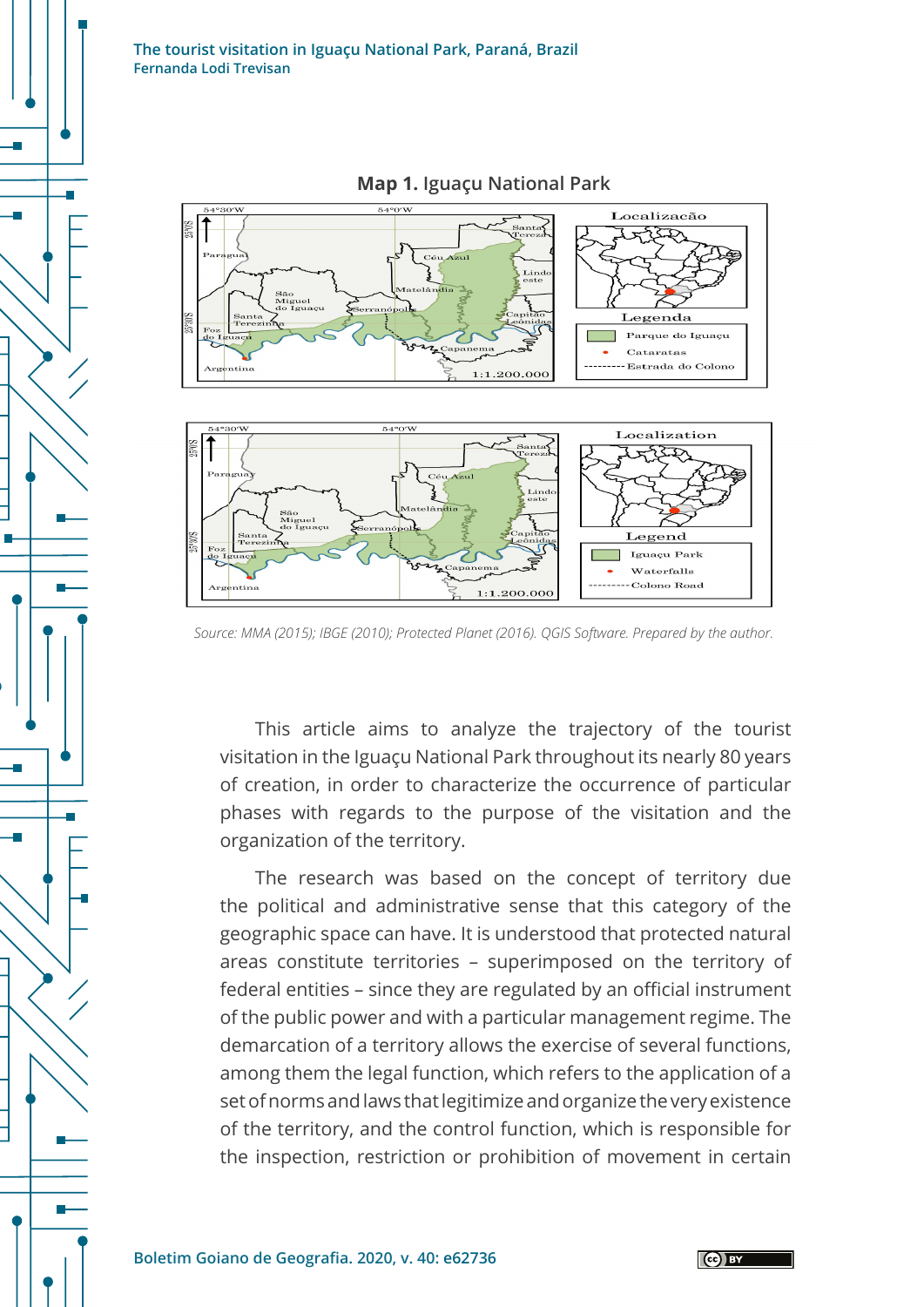territories (Raffestin, 1993). It also responds to the need to control the use and appropriation of remaining natural areas.

The methodology consisted of a literature review and documentary research of materials held by archives and physical and virtual and libraries of United Nations Educational, Scientific, and Cultural Organization (Unesco), National Historic and Artistic Heritage Institute (IPHAN) and Chico Mendes Institute for Biodiversity Conservation (ICMBio), in which it was possible to assess documents such as the Management Plan of 1981, the Revitalization Program of 1997, the inscription dossier of the 1985 World Heritage Site, various reports on the state of conservation of the Iguaçu National Park, among other important documents for understanding its tourism trajectory and the dynamics of its territory. Moreover, fieldwork was undertaken between 2015 and 2017 for direct observation and photographic register, to consult the *Projeto Memória das Cataratas* material in the Visitors Center of the Iguaçu National Park, and for the application of semi-structured interviews with city residents and employees of the Park, among them, public servants and employees of the concessionaires.

The idea of "event" proposed by Milton Santos was chosen. For the author, the event constitutes the "link between places and a moving story", and allows to qualify and differentiate a fraction of space and time (SANTOS, 2002, p. 165).

The idea of an event makes it possible to contextualize a place in the world and, above all, in its own history. Thus, three events were identified that conform points of inflection in the trajectory of the tourist visitation and in the territorial organization of the Iguaçu National Park.

The first of them was the creation of the Iguaçu National Park in 1939, followed by the installation of infrastructure in order to enable the tourist visitation. The genesis of the Park combined the goal of protecting the region formed by the falls with that of making it available for recreation and leisure activities. Hence, the conception of the Park allowed the beginning of the recreational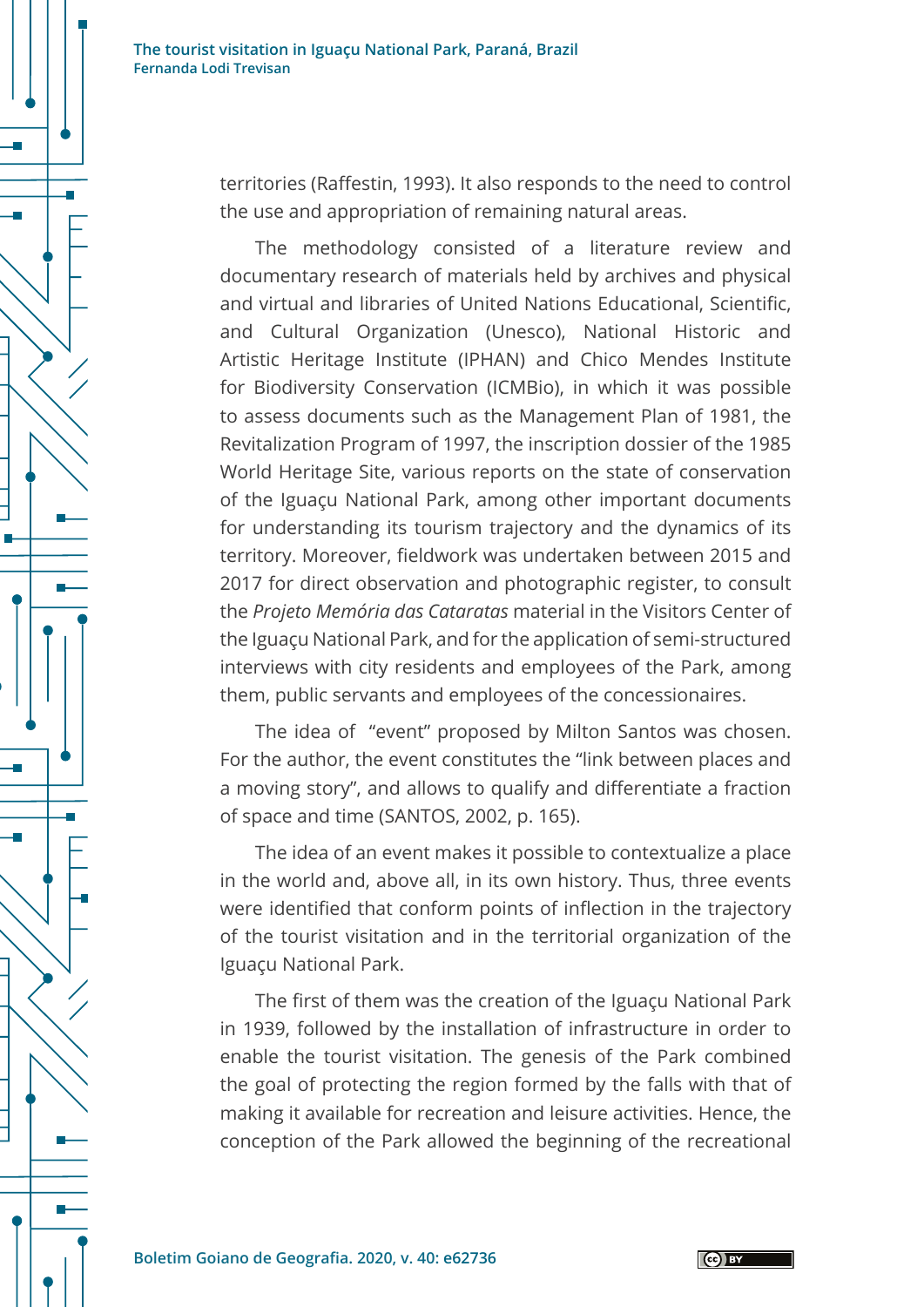

tourist visitation phase, which lasted until the year 1970, when the Brazilian Institute of Forest Development (IBDF) issued Ordinance No. 1.587 (IBDF, 1970).

This Ordinance, the second event identified, approved the collection of admission fees in national parks. This fact, associated with the strengthening of the environmental movement, contributed to the revision of the activity of visitation and had implications for the organization of the territory of the Iguaçu National Park. In the 1970s, the portal was built to organize the sale of tickets and control the access of visitors to the Park. At that moment the stage called "monitored tourist visitation" began in which the Iguaçu National Park maintains its role as a recreational space, nevertheless more rigid rules were established to curb predatory actions to the environment.

The third moment identified was the implementation of internal collective transportation in the year 2000. This situation marked the beginning of commercial tourism visitation that extends to the present day, which is based mainly on two justifications: the first one is the need to promote sustainable tourism that seeks to minimize the negative effects of visitation to the Park's ecosystem. The second one is anchored in the quest for financial sustainability and presents the Iguaçu National Park as a business opportunity able to generate revenues and jobs. The tourist visitation is a recreational activity for the visitor, nonetheless, it is also the acquisition of a service or experience.

It is also possible to observe the different stages of tourist visitation through its reflections on the volume of visitors. Chart 1 summarizes the visitation statistics available for the Iguaçu National Park between 1953 and 2017. It can be seen that occasional fluctuations in visitations are related to economic, political or international security crises, as shown by the falls in 2002, a consequence of the terrorist attacks on the United States in 2001 and its effects on international tourism, or in 2009, as a result of the global economic and financial crisis in 2008.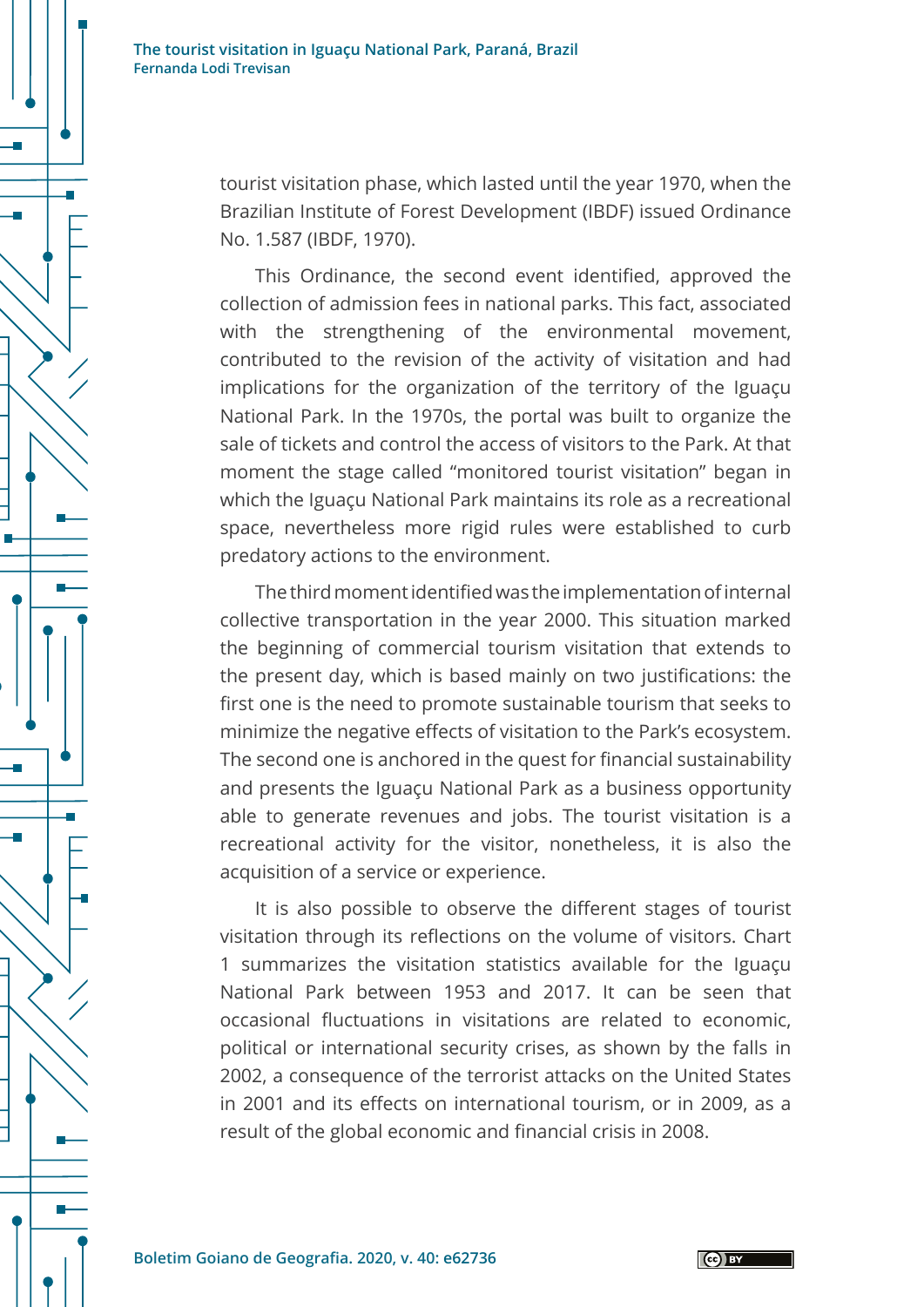

#### **Chart 1. Evolution of the Tourist Visitation in Iguaçu National Park**

*Source: Elaborated by the author on the basis of the information provided by Corrêa; Aldé (2014); IBDF (1981); Ibama (2001); Müller (2002); ICMBio (2016b); ICMBio (2018).*

It can also be suggested that trends of stagnation, growth, and fall of visitation are related to broader contexts, such as the expansion of access roads, the increase in the search for nature tourism and the visitor management model.

### **The Recreational Tourist Visitation**

The creation of the Iguaçu National Park was based on two legal provisions existing in 1939. One of them was the 1937 Constitution, which generated the protection and preservation by the Union of natural monuments and remarkable landscapes (BRASIL, 1937). The other was the Forest Code, which elaborated the beginning of parks in places with primitive floristic composition or peculiar natural characteristics (BRASIL, 1934). We must also consider the National Integration Plan, which included the Iguaçu Territory, in the western part of Paraná state, with the objective to promote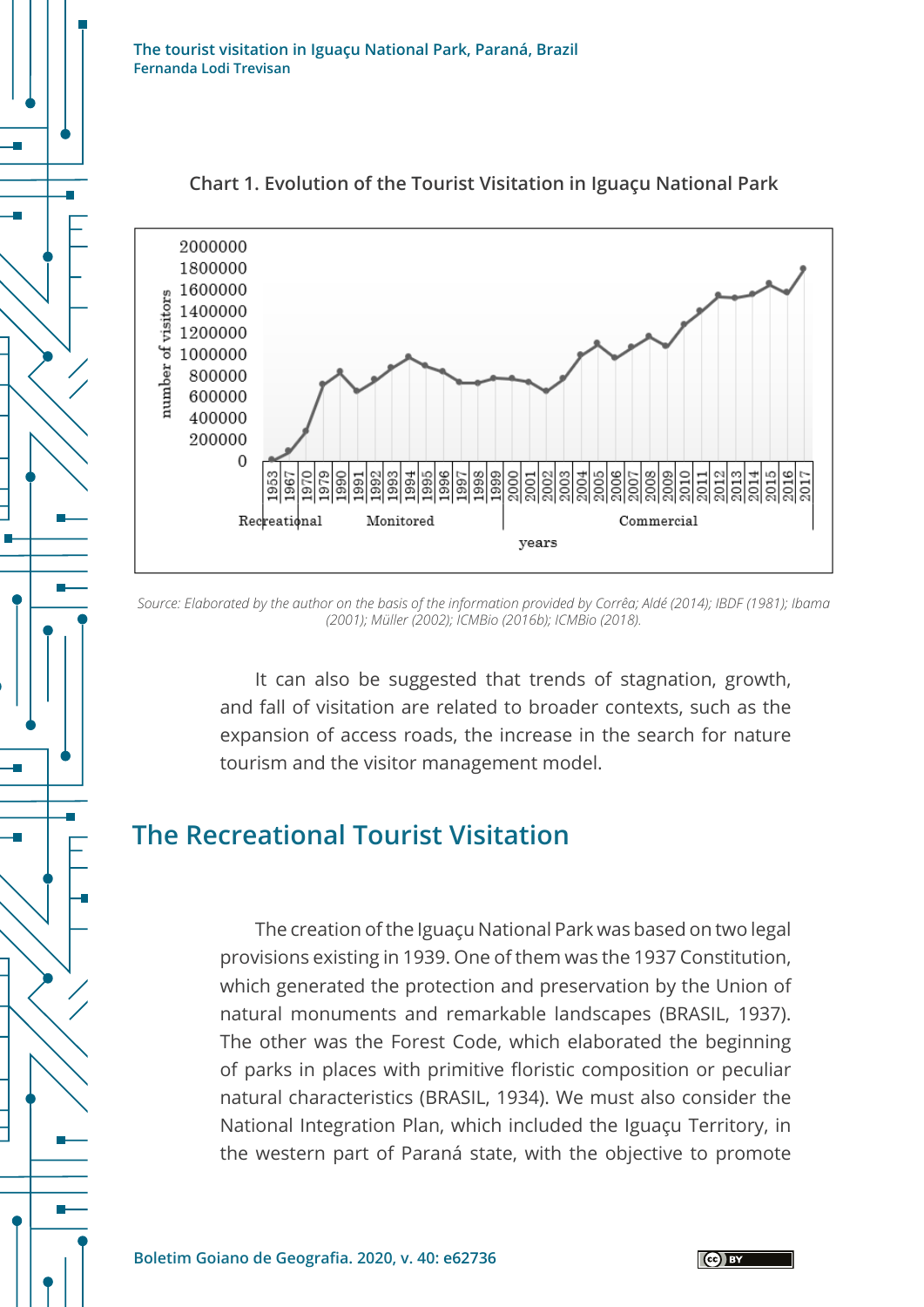

the economic promotion of this region by granting farming lands. In addition, Getúlio Vargas' government led the project of national identity, using monuments and natural landscapes representative of the idea of Brazilian natural exuberance.

The establishment of the Iguaçu National Park was proposed to make possible the public tourist visitation of the area, which decades before was privately owned. Between 1939 and 1970 this visitation was remarkably recreational, free movement, and weak restriction to the tourist visitation.

The recreational aspect is directly related to the activities that were practiced inside the Park: campings, barbecues and picnics, families and groups of friends contemplated the landscape, swam in the river, did trails and even fished and hunted animals, although these activities were prohibited locally by the Hunting and Fishing Code (BRAZIL, 1934). By the 1950s, rowing, horseback riding, and climbing were already offered commercially, by the initiative of autonomous.

Tourist visitation was exclusively recreational, due to accessibility issues the Iguaçu National Park was attended mainly by its neighboring population, on the weekends and vacations. Access to the western of Paraná was only facilitated in the 1970s, with the completion of highways and the opening of Foz do Iguaçu airport. In the 1950s, for example, a tourist from Rio de Janeiro took about 10 days to reach the city and should be submitted to a travel itinerary in which trains and river ships interspersed (THE STATE OF SÃO PAULO, 1958).

The access to the Iguaçu National Park was free because it did not demand payment of entrance or even the rigid control on how many people entered the waterfalls. For that reason, the available records that portray the turnover in this period are scarce. Discontinuous and inaccurate data were found on the number of visitors between 1953 and 1990 (Chart 1).

The freedom of entry and the most diverse activities within the Iguaçu National Park corresponded to the scenario characterized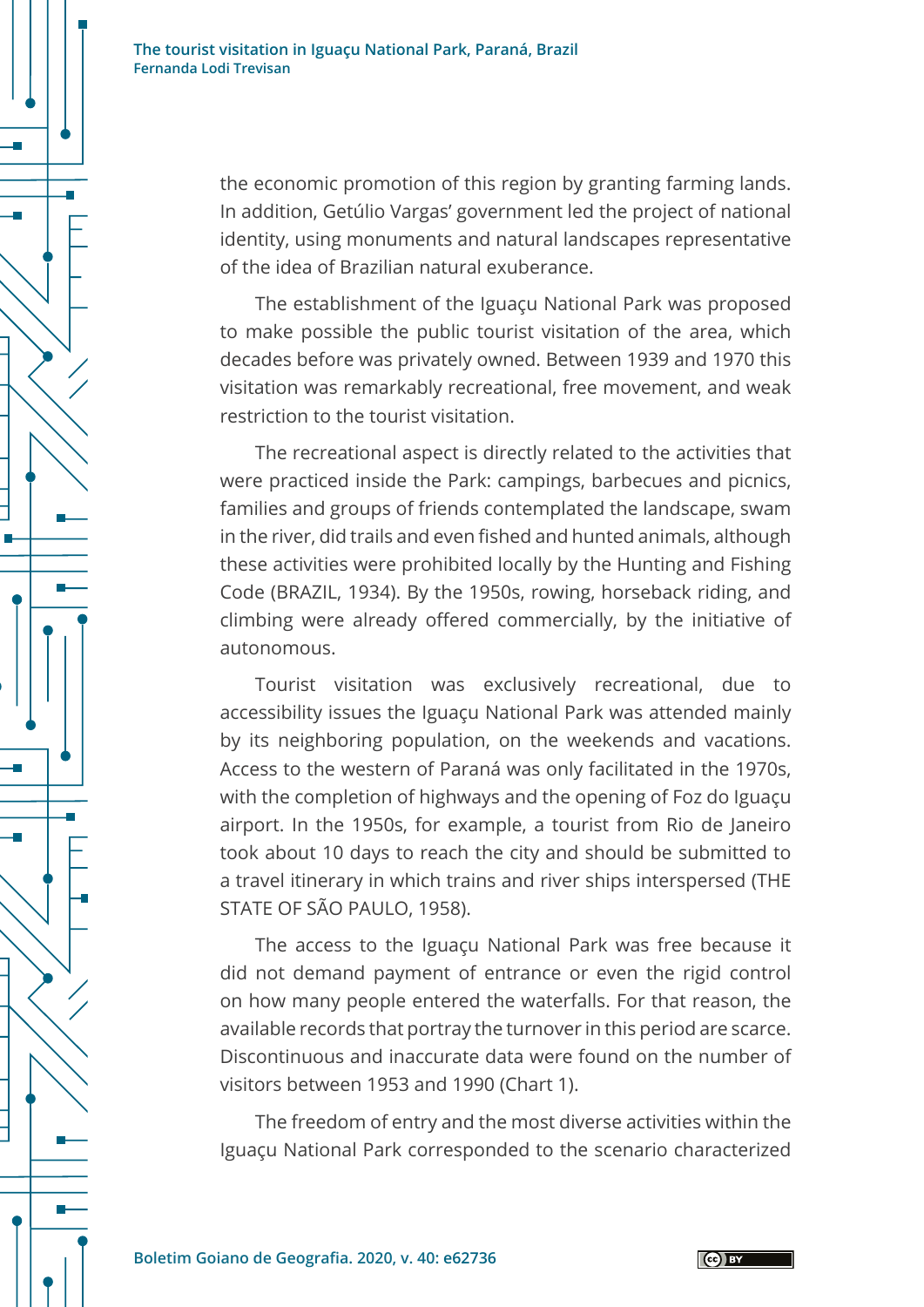by the incipient material and institutional infrastructure installed there. It was a space that began to be occupied and organized by the action of the State. The testimonies gathered in the *Projeto Memória das Cataratas* summarize the local access difficulties and the precariousness of the infrastructures: there were no bus lines linking the city of Foz do Iguaçu to the Park and the people went by bicycle, hitchhiking with the truck, that served the Administration of the Park, or on foot, even if it took hours of pilgrimage. Moreover, the trails inside the Park were the bites in the woods and the steps were cut in the ravines cleared of vegetation; in the steepest portions of the tracks, the wooden log fences and the barbwire demarcated the minimally safe space.

In order to consolidate the Iguaçu National Park as a tourist destination, Getulio Vargas' government, in the 1940s, invested in the implementation of infrastructure, launched bidding notices for the construction of the Park Administration building, houses for employees, stairways for visitation of the waterfalls, bridges, railings, tracks, hotel, and hydroelectric power plant in the São João river, one of the tributaries of Iguaçu, which supplied energy to the Park (CORRÊA; ALDÉ, 2014).

In this sense, between the 1940s and 1970s, the territory of the Iguaçu National Park underwent intense modification promoted by the State, with the creation of infrastructure to serve the visitation. Foz do Iguaçu municipality went through a great economic dynamism due to the increase in tourism. Although the creation of protected natural areas could be seen as a restriction to local development, the creation of the Iguaçu Park, at that time, had an opposite meaning.

Among the infrastructures implanted in the Iguaçu National Park, stands out the Hotel das Cataratas, leased since its inauguration, in 1958, to the private initiative. This lease testifies that the performance of private companies is not recent and does not stem only from the concessions that occurred in the 1990s.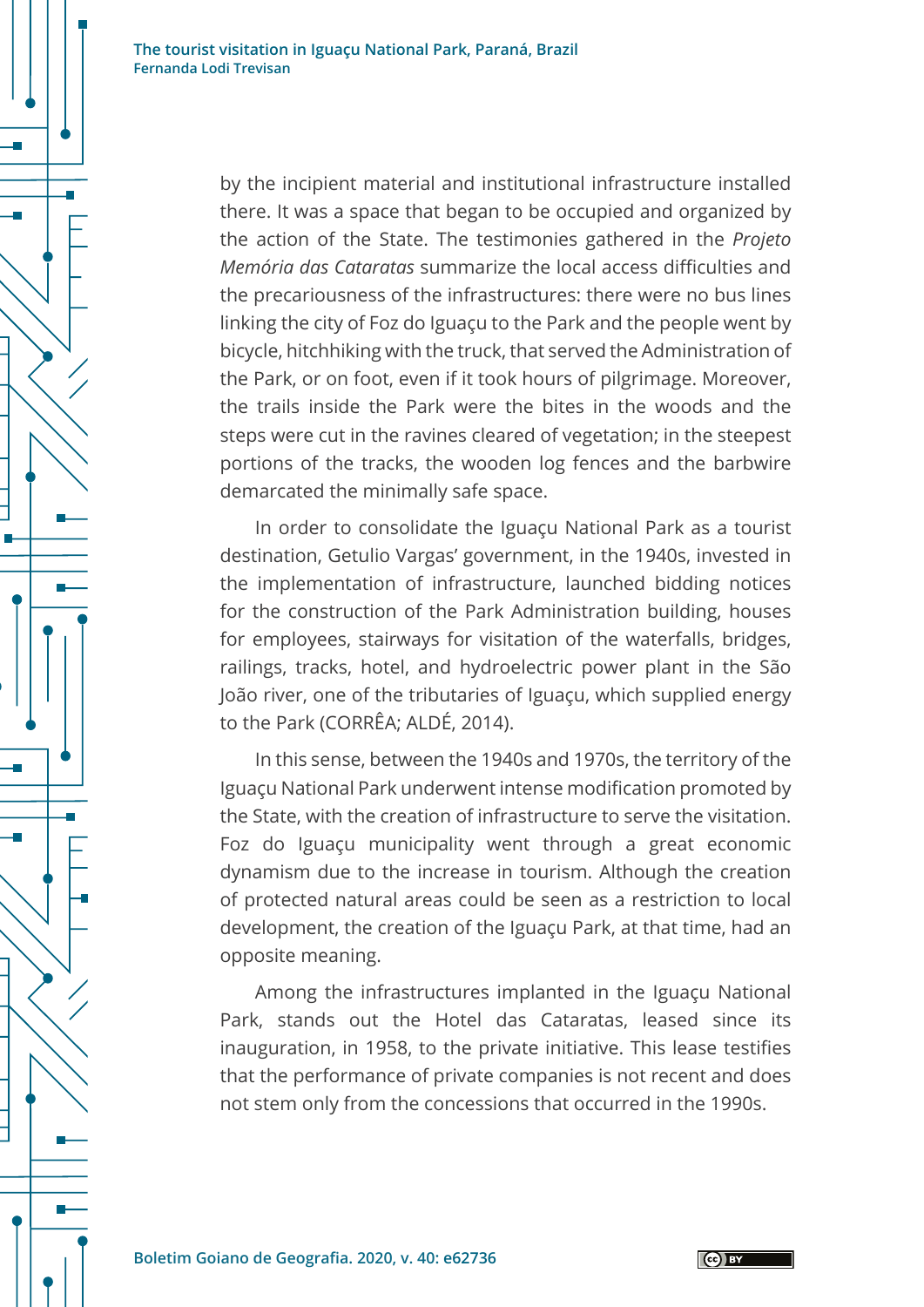> Between 1939 and 1970, the organization of the territory of the Iguaçu National Park reflected the growing presence of the State and its intention to promote the tourist visitation. Nature protection was secondary even in the reports of the chiefs of the Park, who focused mainly on the visitation and left in the background the information's about the conservation of the forest or the occurrence of hunting (RAMOS, 2009).

### **The Monitored Tourist Visitation**

The monitored tourist visit extends from 1970 to the year 2000. This was a unique moment, marked by the strengthening of the environmental movement and the proposal of sustainable development. This context had a direct influence on the visitation and territorial organization of the Iguaçu National Park. First, by placing nature at the center of the debate, environmentalism contradictorily valued natural protected areas as spaces for tourism (PAES-LUCHIARI, 2007) and was responsible for increasing demand for nature tourism. Second, because aspects of environmentalism have developed instruments and methods of management of these natural areas, such as the management plan and cargo capacity studies, in order to minimize the impacts of tourism.

The event that marked the beginning of this new phase for the Iguaçu National Park was the publication of the IBDF Ordinance No. 1587/1970, which made official the collection of entrance fees, stay, use of barbecue grills and parking in the national parks. The Ordinance was succeeded by the construction of the portal at the entrance of the Park, to enable the collection of entrance fees and registration of visitors' access.

In addition, other measures were taken and contributed to increasing the monitoring and control over the territory of the Iguaçu National Park. Regarding the knowledge and protection of the ecosystem, Adílson Simão, then head of the Park, provided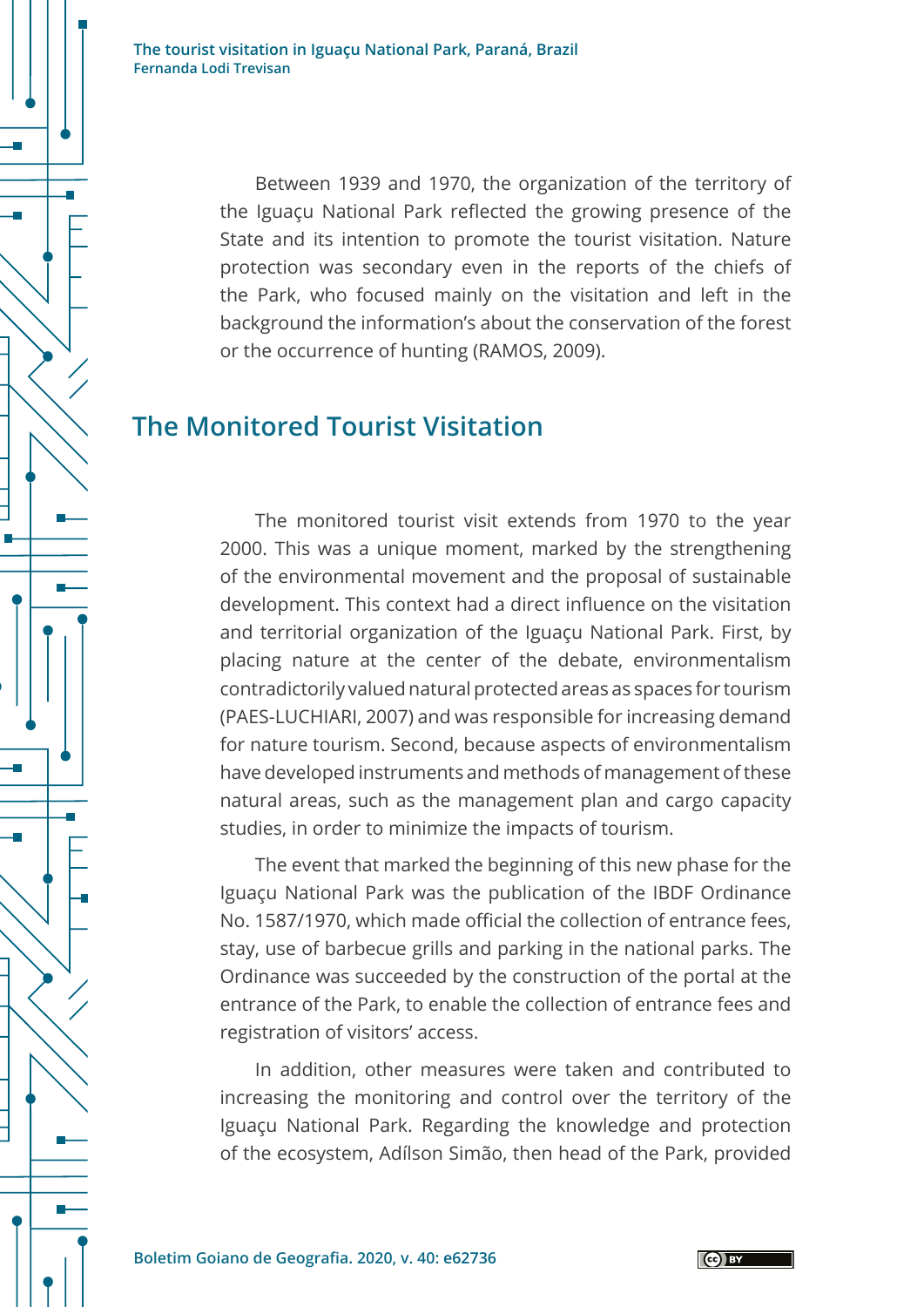> the preparation of the first management plan, published in 1981, proposing zoning and identifying conflicting uses. Another measure was the closure of the Colono Road, a requirement imposed by Unesco for the registration of the Park to the World Heritage List, which occurred in 1986. It should also be noted that the removal of more than 400 families living in the interior of the Park, remnants of the former employees who worked on the buildings and the hydroelectric power plant (CORRÊA; ALDÉ, 2014). In relation to the tourist visitation, the Park's employees began to monitor, but also to guide and inform visitors about the appropriate behavior in a national park.

> In spite of all the changes undertaken to better control the territory of the Iguaçu National Park, tourism visitation was insufficiently modified, which led the International Union for Conservation of Nature (IUCN), in the 1980s, signaling the need to modify the visitation or to restrict the number of visitors, since visitation concentrated near the falls could be a threat to the integrity of the Park's ecosystem and landscapes (IUCN, 1986).

> The access portal and ticket collection gave greater control over the entrance to the Iguaçu National Park and allowed the measurement of the flow of visitation. However, they did not prevent the visitors' inappropriate behaviors, such as the speeding on BR-469, which connects the entrance to the falls; irregular waste disposal; noise and air pollution; feeding wild animals; the removal of objects that could serve as souvenirs; parking in the prohibited areas (IBDF, 1981). Therefore, the Management Plan of 1981 suggested the limitation of private car access within the Park (IBDF, 1981), a proposal that materialized almost 20 years later.

> During this period, innovations in infrastructure continued to be implemented to support the increasing visitation in the Iguaçu National Park. For example, the construction of the first walkway advancing over the river, the installation of the panoramic elevator next to the Devil's Throat and the beginning of the helicopter flights over the falls, all date back to the 1970s. From that decade, the kiosks, cafeteria, and restaurant were also installed and leased.

 $(G)$  BY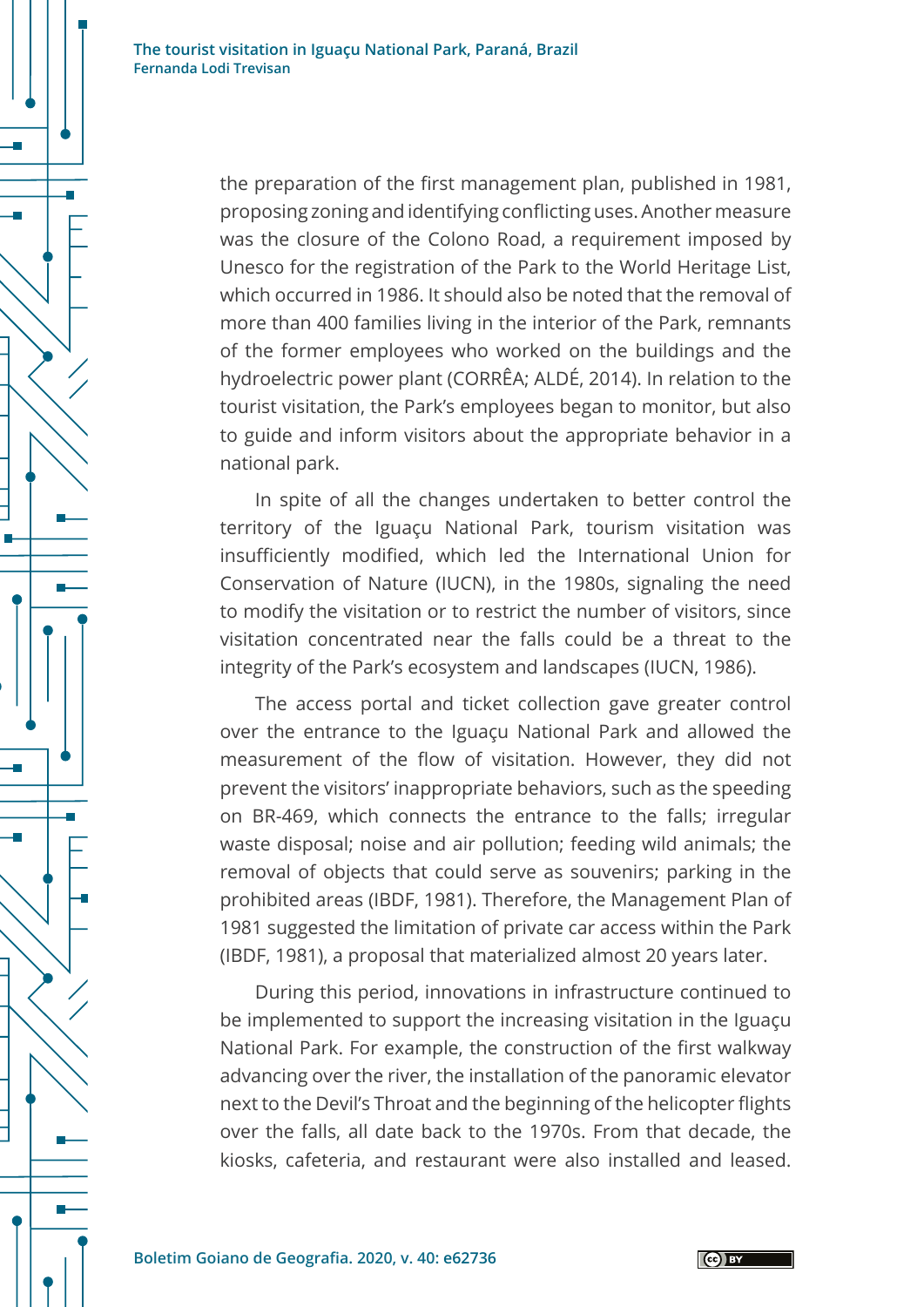The nature sports activities became professionalized, with the permission to operate the boat rides inside the Park granted to an old ferryman that made the crossing of the cars by the river Iguaçu, between the Colono Road and the municipality of Capanema.

Throughout the decades of 1970 and 1980, there was a significant increase in the visitation of the Park (Chart 1), either through the improvement of the access routes that guaranteed the arrival of visitors from distant regions, or by the valorization of nature tourism.

The organization and infrastructure of the Iguaçu National Park was inefficient to meet the growing demand of visitors (IBAMA, 1997). Disrespect for the rules of the Park by visitors; formation of large queues at the ticket booths, footpaths and walkways; services low quality services offered by the companies that acted in the Park and absence of mechanisms to penalize them (IBAMA, 1997). Brazilian Institute of Environment and Renewable Natural Resources (IBAMA) had a small number of employees to account for the administrative work and for the monitoring of the visitation. These were the conditions of the Park in the 1990s.

This scenario may have been responsible for the stagnation and drop in visitor numbers between 1994 and 1998, and a possible loss of attractiveness to other parks or other tourist itineraries (LAMOUNIER, 2002).

The government of the state of Paraná considered requiring the possession of the Iguaçu National Park to restructure the visitation experience and increase the Park's revenue (Ibama, 1999). However, the IBAMA started the elaboration of the Revitalization Program in 1997, with the objective of promoting territorial organization based on the delegation of tourist services to the private initiative. This document presented visitation as "the most adequate financing formula, given the lack of sufficient public resources for the conservation of the ecosystems included in the park" (IBAMA, 1997, p. 1). For this, the document identified areas of the Iguaçu National Park that could be modernized with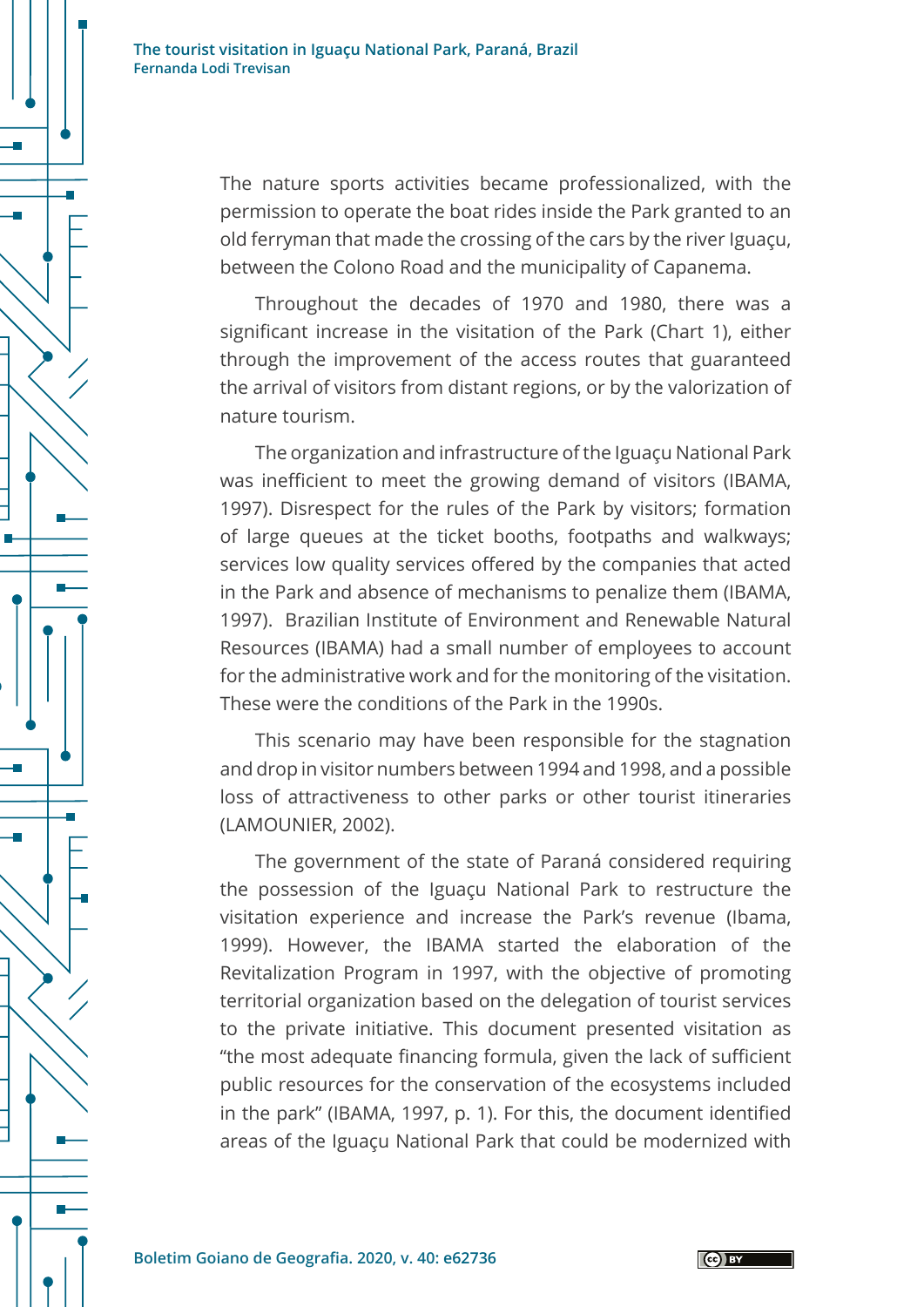> the installation of new infrastructures for the provision of services and the sale of products to visitors. Such areas would be under the responsibility of "companies or consortia of companies with professional level, managerial experience, technical administrative structure and investment capacity to increase the quality of visitor service" (IBAMA, 1997, p. 10).

> It is a recurrent practice in the country to use the state of depreciation of public assets to justify the inefficiency and the need for public goods based on public-private partnerships, a modality that began to be practiced in public administration due to the National Privatization Program (Law  $n^{\circ}$ , 8.087 / 1990) (BRASIL, 1990) and the Public Service Concessions Law (Law nº. 8.987/1995) (BRASIL, 1995).

> The Revitalization Program (1997) resulted in the launching of two bidding notices in 1998. One of them was for the construction and commercial exploitation of the visitors' center, the passenger terminal, internal transport, and parking. And the other for the commercial exploitation of spaces for food, gazebos, panoramic elevator, suspended trail, environmental buildings, souvenir shops.

> The phase of monitored recreation visits came to an end, in the 1990s, in a context of stagnation of visitation and political pressure for improvements in the infrastructure and in the organization of the Iguaçu National Park. Discussions on sustainable tourism are also used to support change by recommending the reduction of negative impacts on destinations (UNEP, 2005) – which can be understood as the need for greater efficiency of the activity or greater control over the visitors. In addition, the perspective of tourism as an economic activity that generates income and employment, capable of contributing to financing the protection and maintenance of natural areas, is reinforced.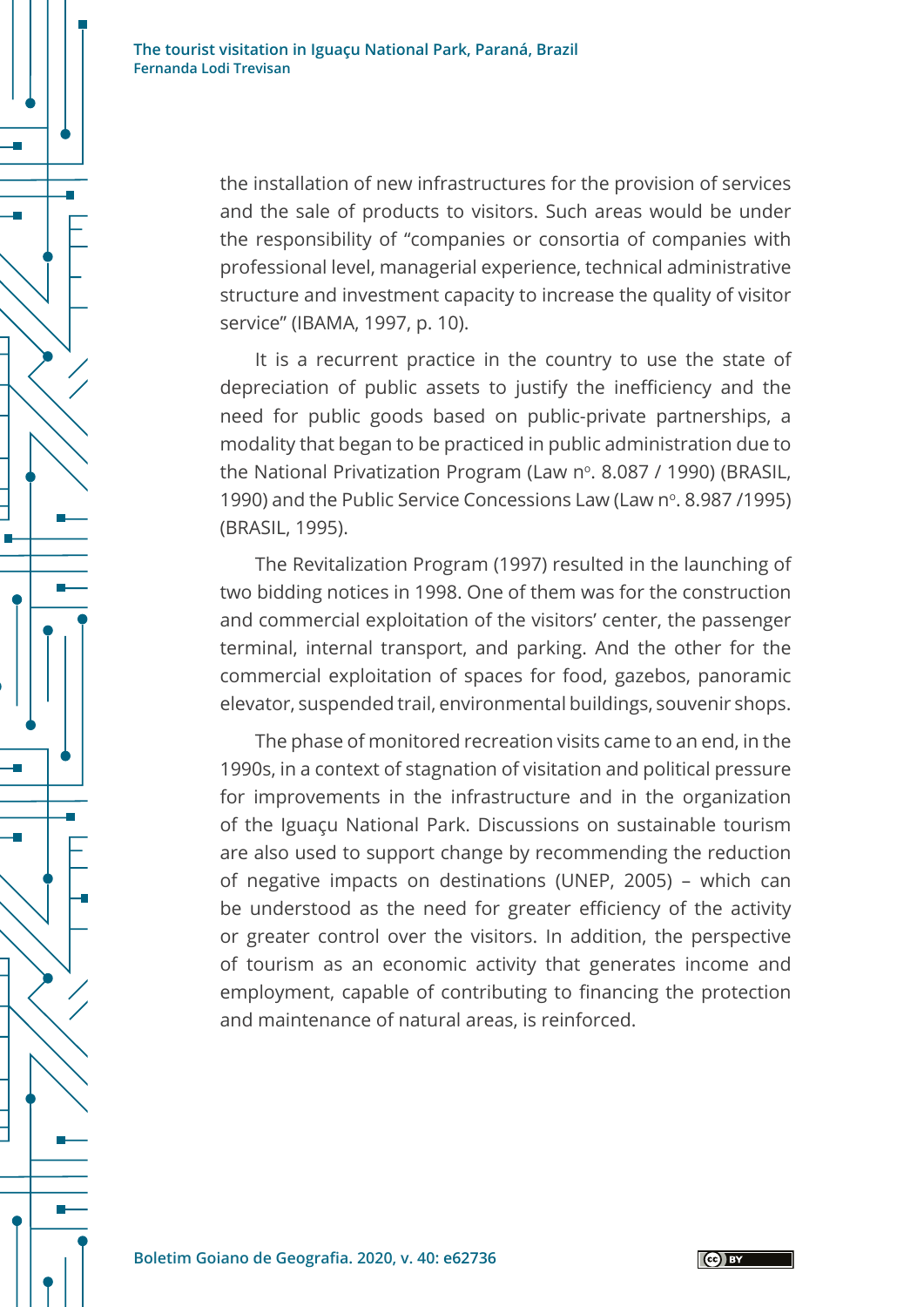### **The Commercial Tourist Visitation**

Since 2000 the Iguaçu National Park's visitation was marked by an almost constant growth trend (Chart 1). This picture can be explained by several factors, among them the economic growth of the country, the cheapening of transportation costs, and the acquisition of trips on credit. Another very important factor was the insertion of the Park in a new phase, here called commercial.

The visitation is commercial because it became, first and foremost, a buying and selling operation between company and consumer: visitors have access to the Iguaçu National Park by paying the entrance ticket; they have access to the trails by purchasing the tours. It does not mean that the charge for the entrance is an unprecedented fact in the Park. The question that arises from the years 2000 is that in addition to the fee charged by the Union, the services provided by the concessionaire company were also charged.

The visitation is commercial because the Iguaçu National Park is managed with a company and started to be oriented to generate revenues, taxes, taxes, jobs. The Park is considered as a vector of the economic dynamism of the region. It is open 365 days a year, from 9 am to 6 pm, with employees working in shifts. Increasing visitation is one of the strategic investments for the Park, and implies an increase in revenues, tax collection and employment.

It is worth remembering that ICMBio – autarchy created in 2007, linked to the Ministry of the Environment, with the purpose of implementing the national policy of protected areas – continues as the public entity responsible for the Iguaçu National Park. Among its attributions are monitoring, inspection, environmental education, research programs, planning of public use, in short, it is the responsibility of the ICMBio the administration of the Park as a whole and the contracts with the five companies that act in the provision of the park's tourist services (Table 1).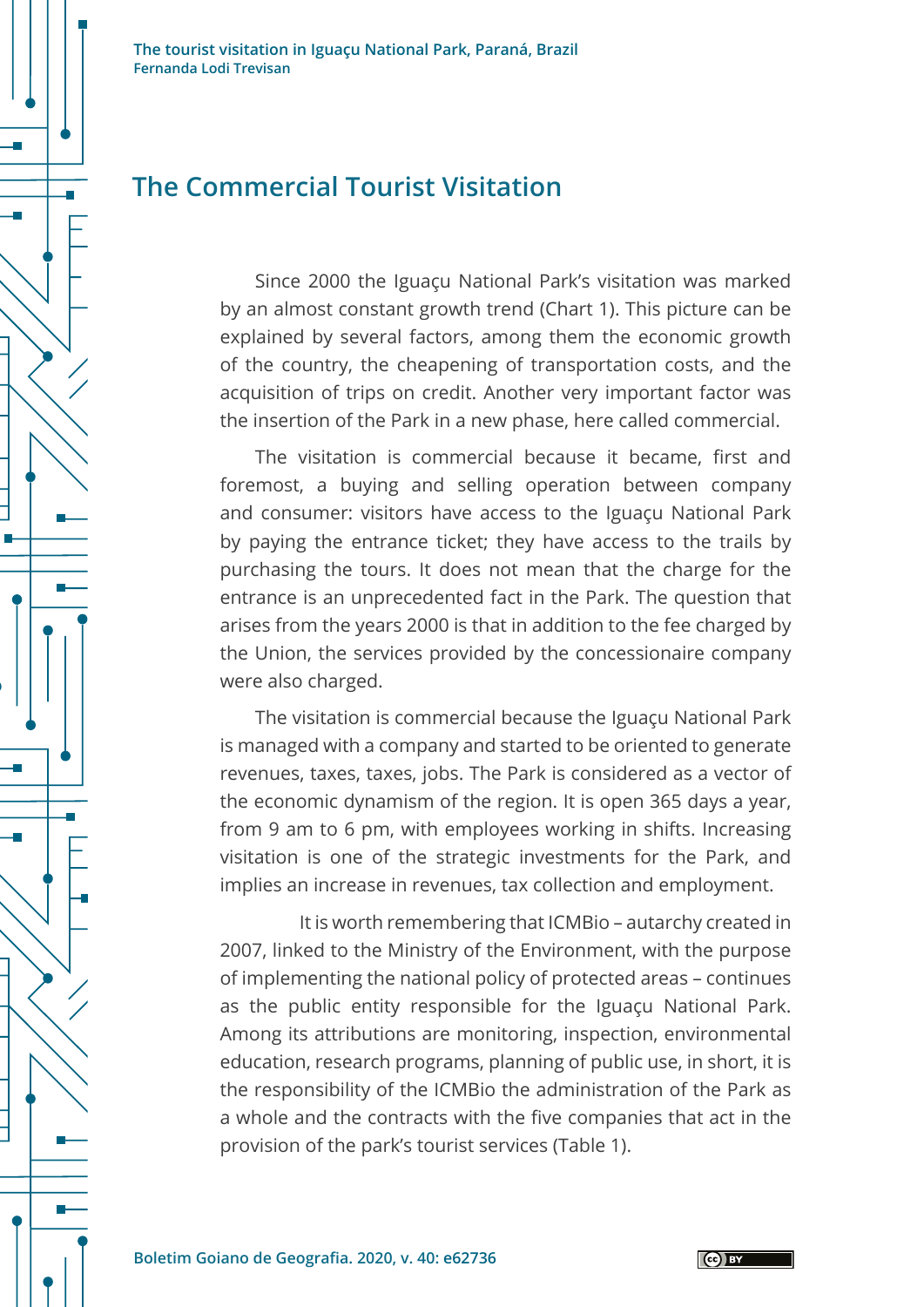

| <b>Company</b> |                         | <b>Attractive</b>                                | Con-<br>tract | <b>Effec-</b><br>tive | Resp.         |
|----------------|-------------------------|--------------------------------------------------|---------------|-----------------------|---------------|
| 1              | Grupo Cataratas         | Visitor Center                                   | 01/1998       | 2020                  | <b>ICMBio</b> |
|                |                         | Transport                                        |               |                       |               |
|                |                         | Parking                                          |               |                       |               |
|                | Grupo Cataratas         | Porto Canoas Space                               | 02/1998       | 2020                  | <b>ICMBio</b> |
|                |                         | Naipi Space                                      |               |                       |               |
|                |                         | Tarobá Spce                                      |               |                       |               |
|                |                         | Panoramic Elevator                               |               |                       |               |
| $\overline{2}$ | Macuco Ecoaventu-<br>ra | M'Boy Circuit: trekking<br>in trails and boarded | 20/2002       | 2019                  | <b>ICMBio</b> |
|                | Macuco Ecoaventu-<br>ra | Martins Line: trekking<br>in trails and boarded  | 21/2002       | 2020                  | <b>ICMBio</b> |
| 3              | Macuco Safari           | Macuco: trekking<br>in<br>trails and boarded     | 01/2010       | 2025                  | <b>ICMBio</b> |
| 4              | Belmond                 | Cataratas Hotel                                  | 01/2006       | 2026                  | <b>SPU</b>    |
| 5              | Helisul                 | Panoramic Flight                                 | 01/2015       | 2020                  | <b>ICMBio</b> |

#### **Table 1.** Private companies operating in the Public Use of the Iguaçu National Park

*Source: ICMBio (2016a),*

The construction of the Visitor Center (CV), next to the old entrance, and the implantation of the internal transport for the visitors are the two main marks of the reorganization of the Park, but not the only ones.

The CV made the sale of entry tickets efficient and offered amenities to visitors, such as snack bars, volume guard, bank teller, toilets, and ambulatory. The modernization of the infrastructure of the Iguaçu National Park was designed with the aim of creating an integrated space, so as to prioritize a rustic style construction meeting the standards on the visual impact and aesthetic values of the tourist infrastructure (CPM, 2008). In addition, the Grupo Cataratas is responsible for the concession and invests in the selective collection, renewable energy, and rational use of water, as well as promoting organic food fair weekly with local producers.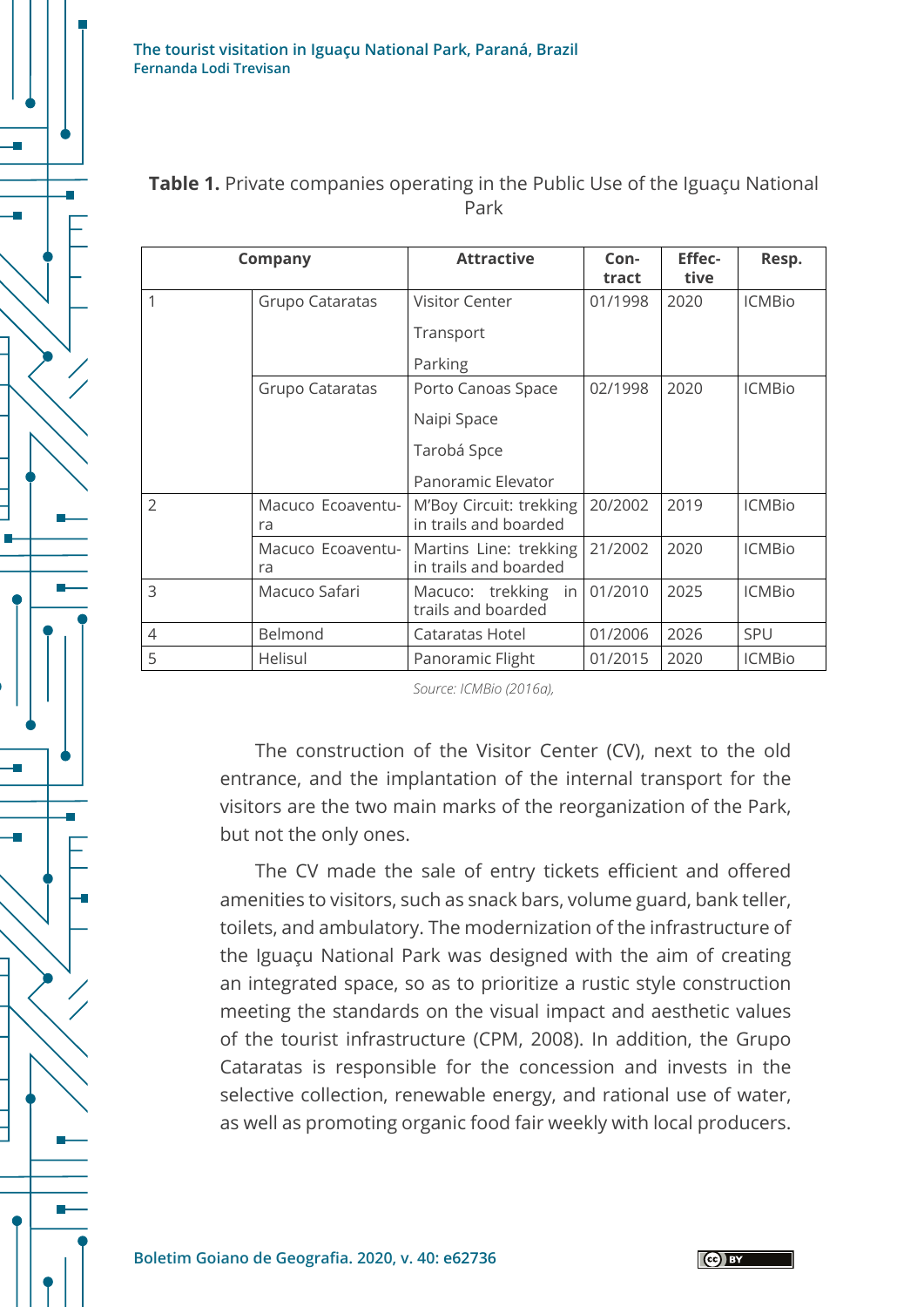However, the present CV could be better explored with explanatory totems, models, or other materials that provide visitors with information about the Iguaçu National Park, with scientific and mythological contents about cataracts, educational projects, and others. For an informative/expository exhibition, there is a panel exhibition on the fauna of the Park and the Cultural Space, which houses documents and photos of the Memory of the Falls Project. However, the biggest attraction of the CV is the souvenir shop, located strategically in the passage between the box office and the bus boarding, giving the place a commercial area appearance.

The implantation of the internal transport was already an aspiration in the decade of 1980, due to the disrespect of the limits of speed and high index of running over of animals. It is estimated that in the first year of implementation, internal transportation reduced traffic within the Park by 70% (WHC, 2001). Considering that visitation more than doubled between 2001 and 2017, we can argue that transportation was crucial to increase the visitation, without increasing animal trampling.

The internal transportation also eliminated the irregular parking near the Falls Trail and contributed to the better distribution of visitors throughout the day in the Park, since buses usually depart every 15 minutes. It is worth remembering that the internal transportation is paid along with the entry ticket, even by those who choose to visit the Park by bike or with the buses and tour vans, which continue with access to the highway inside the Park. The justification for charging everyone who accesses the Park is that internal buses are available to everyone, and are even served space to accommodate bicycles. The value of transportation is destined to Grupo Cataratas, responsible for the management of the service.

The Falls Trail is the main tourist attraction of the Iguaçu National Park. With about 1 km of extension, the route connects the road to the lookouts and walkways. The Trail allows visitors to enjoy the landscape and approach the waterfalls. Next to the Trail, there are the Porto Canoas, Naipi, and Tarobá spaces, with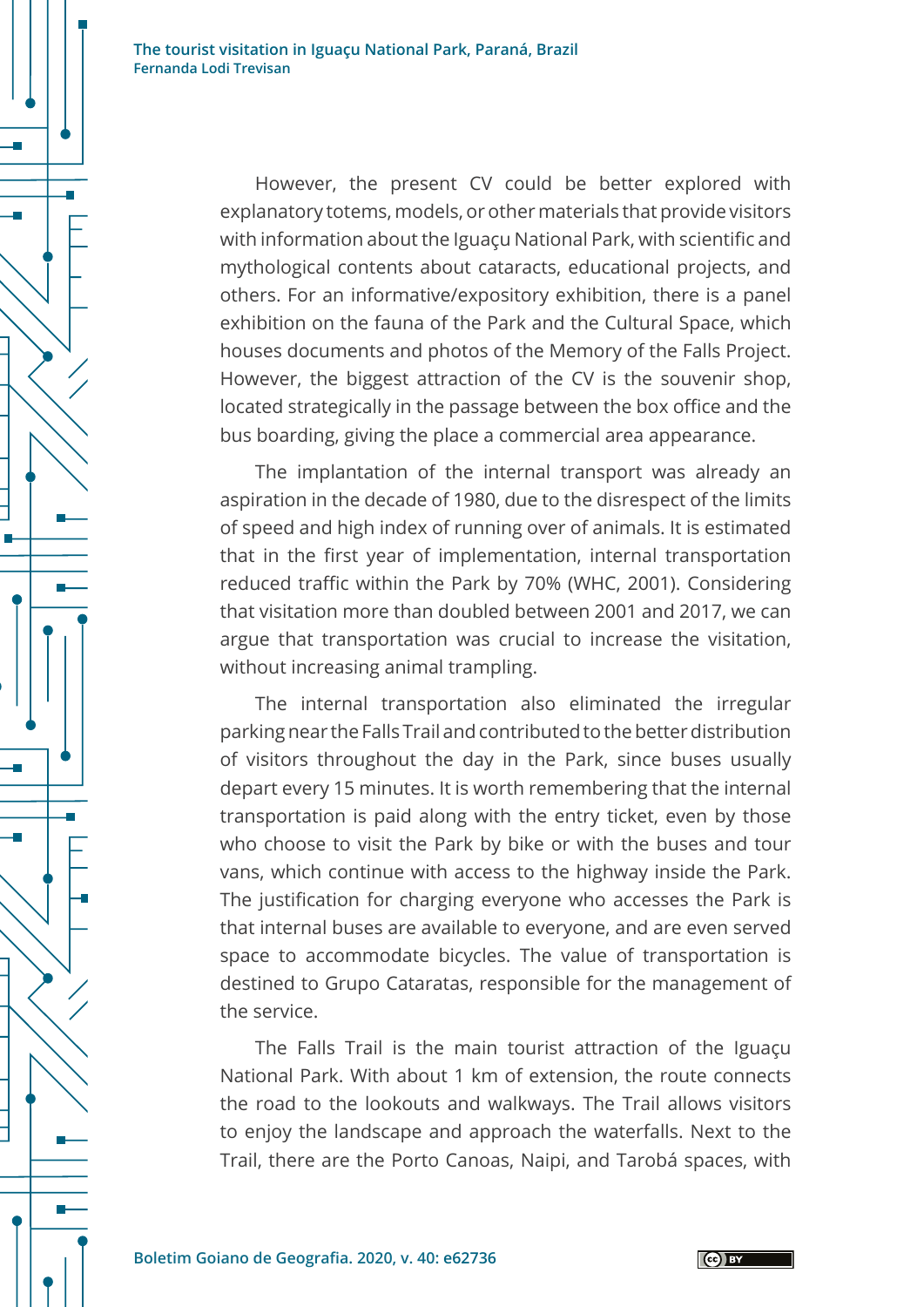> shops, panoramic elevators, snack bars, restaurants, toilets, and ambulatory, under commercial exploitation and responsibility of the Grupo Cataratas.

> As a counterpart to the Iguaçu National Park, the Grupo Cataratas promotes the maintenance of this trail and that of the side tracks of the BR-469 within the Park. In addition, as provided in a contract, the concessionaire must pass through public coffers between 3% and 6% of its revenue through the sale of all products and services.

> In addition to hiking on the Falls Trail, visitors can do two more activities: trail in the woods and navigation upstream of the falls or trail in the woods and in the downstream from the falls. The companies responsible are Macuco Ecoaventura and Macuco Safari, both belonging to Grupo Três Mosqueteiros, founded by the old ferryman who was allowed to perform the boat ride in the Park in the 1980s. Rides are optional and are not included on the entrance ticket in the park.

> It is important to note that the companies are responsible for the trails and control their access, which means that within the Iguaçu National Park there are private visitor areas to a more restricted paying public, who represent about 10% of Park visitors. The values of the walks can vary from R\$ 61,00 to R\$ 515,00 and this is another outstanding characteristic of the commercial tourist visitation of the Park: together with the concession of exploration of an activity or service, the territory is also granted, which will be controlled by the company and only accessed by the ones that acquire its services.

> The companies Macuco Safari and Ecoaventura pass through the Iguaçu National Park between 3% and 8% of the sale of services (SPF, 2002; SPF, 2010). In addition, as a counterpart to the Park, Macuco Safari has committed to providing 100 daily boat trips for inspection and research purposes to ICMBio.

> Since the 2000s, the Grupo Três Mosqueteiros has been adapting its work to the requirements of sustainable tourism.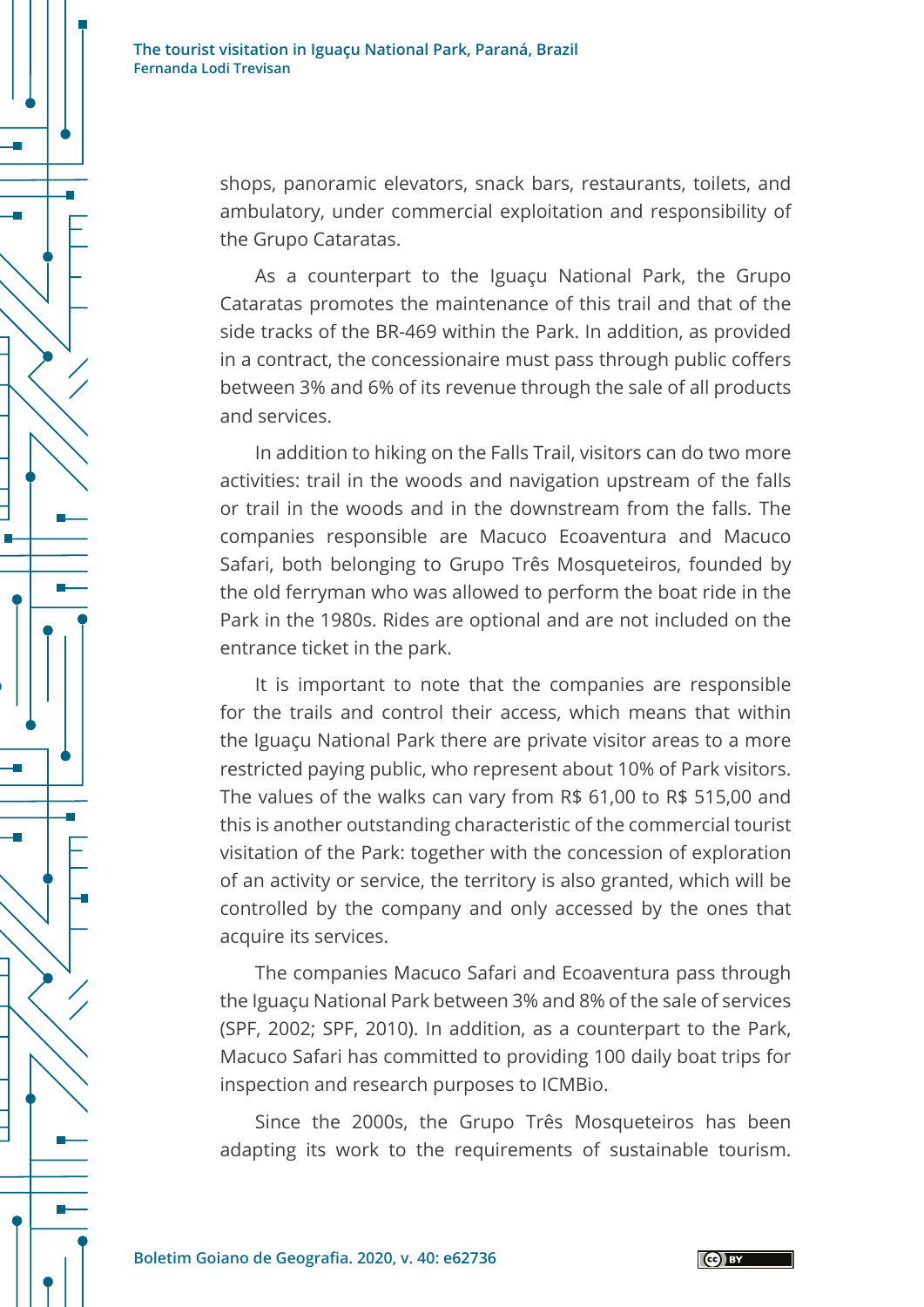

Therefore, it implemented a sewage treatment system, reduced the width of the Macuco trail (MACUCO SAFARI, 2005), also invested in electric jeeps to transport visitors, and invested in accessibility to benefit the public with reduced mobility.

The Hotel das Cataratas remains the only tourist lodging option in the Iguaçu National Park and its exploration is leased to the international group Belmond Limited. The latest bidding notice, launched in 2004, required competitors to make the building a luxury hotel. Thus, up to the early 2000s, it was possible to find travel packages that included a stay at the Hotel das Cataratas. Today, there are rarely any travel deals that include the Hotel, due to the changing target audience and marketing strategy.

The existence of this hotel is contrary to the National System of Conservation Units (SNUC) (BRASIL, 2000) and the Management Plan of 1999. After the removal of about 400 families from within the Park, demolition of houses, and gardens by the need to protect the Park, how can one justify the existence of a luxury hotel in its interior? The arguments are the generation of jobs for the region, of income and investments for the Park, such as the Carnivorous Project, the bike path, and the modernization of the electricity network. Another argument, complementary but debatable, is that the Hotel is consummate environmental damage and offers the possibility of environmental education with the guests.

Panoramic helicopter flights are also a possibility to get to know the Iguaçu National Park. Until 1999, the heliport was in front of Hotel das Cataratas and the flights departed from inside the Park. However, complaints from Argentine environmental associations about the noise and the impact caused to the ecosystem and the visitation experience resulted in the transfer of the helipad out of the Park. In this change, the request of Unesco for the activity was reduced or suppressed (WHC, 1991). In fact, the SNUC law indicates that, if it is relevant to the maintenance and equilibrium of the ecosystem, air space is part of the conservation unit and its commercial use demands public concurrence and competition among companies. As a counterpart to the Park, the Helisul company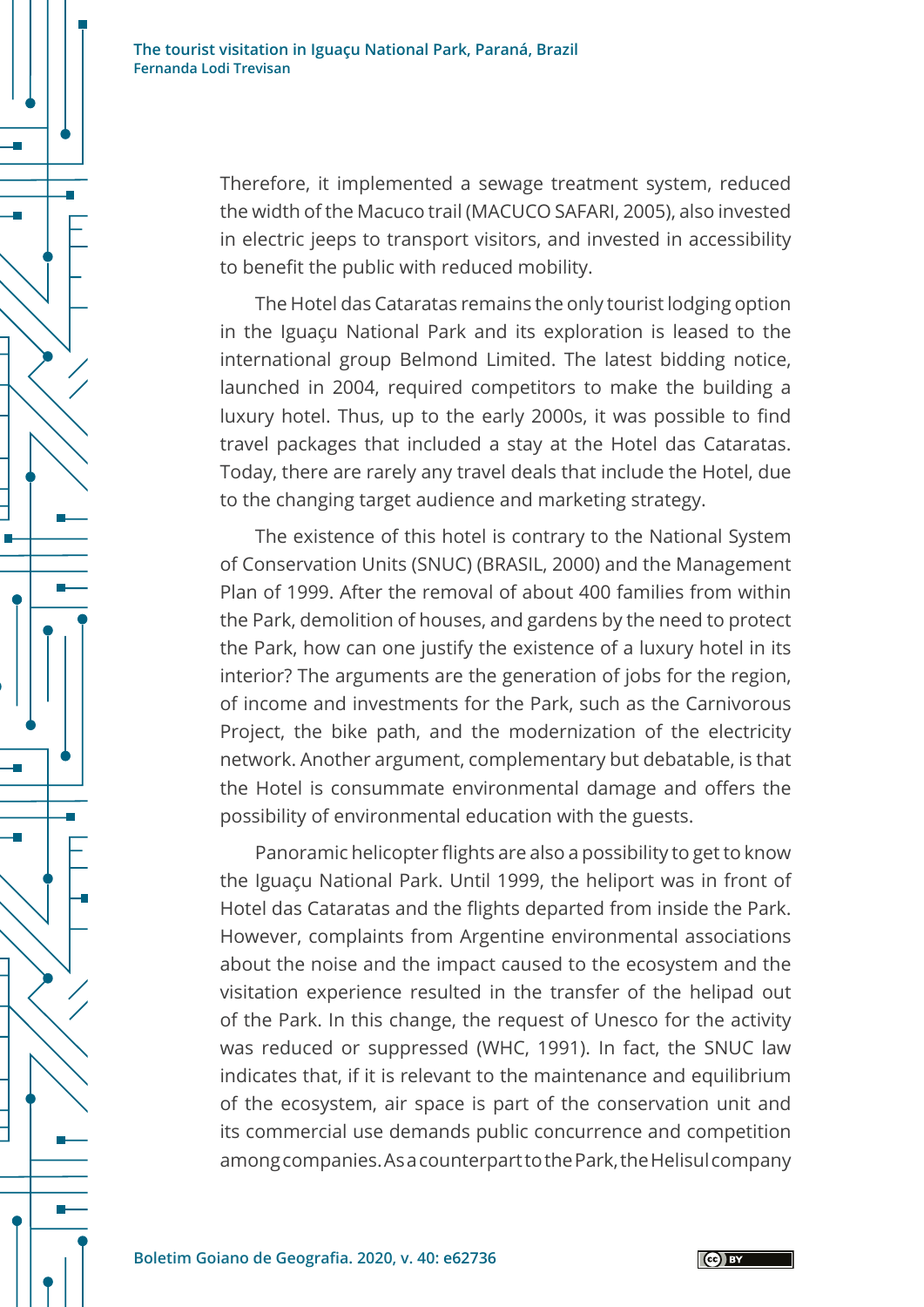> offers 120 flight hours per year for fire prevention, surveillance, and firefighting. If they are not used by the management team, the amounts are paid to the Federal Government (UAAF, 2015).

> It is important to emphasize that the park's tourist visitation is still a recreational activity, even after the 2000s. What we want to emphasize here is that the commercial and business character of the visitation prevails in the territorial organization and in the first purpose of the visitation in Iguaçu National Park: promote economic dynamism, environmental sustainability, and above all, financial sustainability. In addition to being commercial, the tourist visitation has become highly controlled, since the visitors are for most of the time under the surveillance of employees and use the internal transport to get around inside the Park. On the one hand, this organization curbs depredations, on the other, it implies an accelerated rhythm in the visitation, because the optimization of the circulation of visitors in the Park also guarantees the possibility of a greater number of accesses and a new scale of operation.

### **Final considerations**

Placing the tourist visitation of the Iguaçu National Park in perspective is an exercise to understand the directions of the public use of the national parks. The tourist visitation in the Iguaçu National Park occurred with different principles and different formats since its creation, which had implications for the organization of its territory.

The phases of visitation identified cannot be understood outside broader technological, scientific, economic and political contexts of life-in-society transformations, in which: nationalist policies aimed at the creation of national identity in the 1930s and 1940s stand out; principles of sustainable development and recognition of tourism as a positive activity for the financial maintenance of natural areas – depending on the way in which it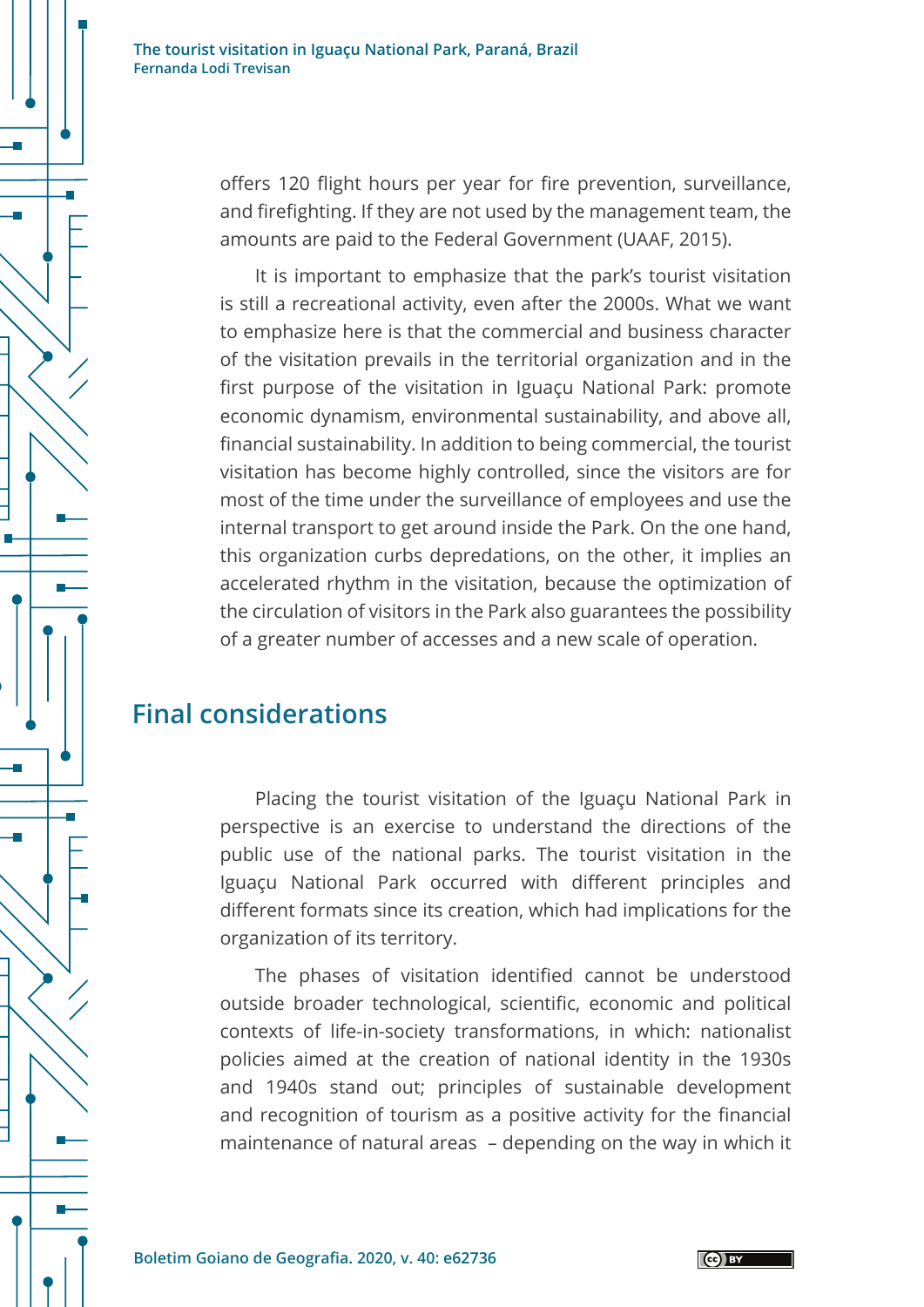> is carried out –, the strategy to take advantage of the potential for economic dynamization and income generation. The identification of recreational, monitored recreational and commercial visitation aimed to highlight important characteristics for the understanding of the transformation of visitation in the Park and does not necessarily condense unique or sealed characteristics.

### **Acknowledgments**

I thank The São Paulo Research Foundation (FAPESP) and the Coordination for the Improvement of Higher Education Personnel (CAPES) for the research scholarship level doctorate and scholarship for research internship abroad. I emphasize that the opinions, hypotheses, and conclusions or recommendations expressed in this material are the responsibility of the author and do not necessarily reflect the views of FAPESP and CAPES.

## **References**

BRASIL. Decreto nº 23.793, de 23 de janeiro de 1934. **Coleção**  Leis do Brasil, Rio de Janeiro, 1934.

BRASIL. Constituição de 1937. **Diário Oficial da União**, Rio de Janeiro, 1937.

BRASIL. Lei n. 8.031, de 12 de abril de 1990**. Diário Oficial da União**, Brasília, 1990.

BRASIL. Lei n. 8.987, de 13 de fevereiro de 1995. **Diário Oficial da União**, Brasília, 1995.

BRASIL. Lei nº [9.985, de 18 de julho de 2000](http://legislacao.planalto.gov.br/legisla/legislacao.nsf/Viw_Identificacao/lei%209.985-2000?OpenDocument). Diário Oficial da **União**, Brasília, 2000.

CPM. CENTRO DO PATRIMÔNIO MUNDIAL. **Mission Report**: Iguazu National Park (Argentina/Brazil). Unesco: Paris, 2008.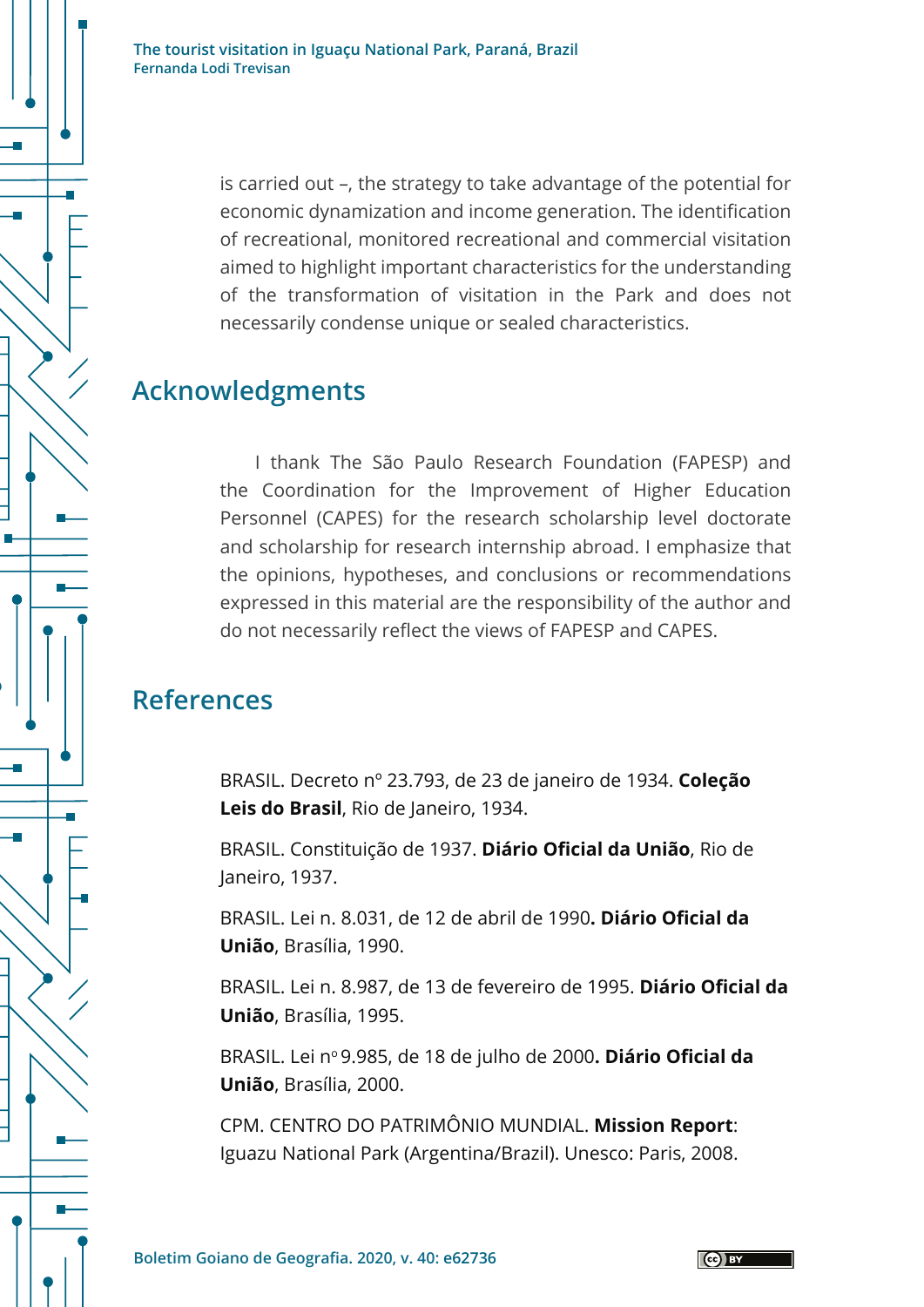

CORRÊA, M. S.; ALDÉ, L. **Meu vizinho, o Parque Nacional do Iguaçu**. Foz do Iguaçu: L3 Comunicação, 2014.

IBDF. Instituto Brasileiro de Desenvolvimento Florestal. **Portaria n. 1587 de 13 de julho de 1970**. IBDF: Brasília, 1970.

IBDF. **Plano de Manejo do Parque Nacional do Iguaçu**. Brasília: IBDF, 1981.

IBGE. Instituto Brasileiro de Geografia e Estatística. **Bases Cartográficas**. IBGE, 2010. Disponível em: http://mapas.ibge.gov. br/bases-e-referenciais/bases-cartograficas.html. Acesso em: 14 jun. 2019.

IBAMA. Instituto Brasileiro do Meio Ambiente e dos Recursos Naturais Renováveis. **Programa de Revitalização do Parque Nacional do Iguaçu**. IBAMA, 1997.

IBAMA. **Plano de Manejo do Parque Nacional do Iguaçu**. Brasília: IBAMA, 1999.

IBAMA. **Parque Nacional do Iguaçu**: Estatísticas de Visitação 1991-2000. Brasília: IBAMA, 2001.

ICMBio. Instituto Chico Mendes de Conservação da Biodiversidade. **Quadro Concessionárias**. Paraná: ICMBio, 2016a.

IBAMA. **Visitação no Parque Nacional do Iguaçu**: 2002 a 2015. Paraná: ICMBio, 2016b.

IBAMA. **Painel dinâmico de informações**: uso público e turismo; Parque do Iguaçu. Brasília: ICMBio, 2018.

LAMOUNIER, W. M. Tendência, sazonalidade e ciclos no fluxo de turistas no Parque Nacional do Iguaçu/PR. **Reuna**, Belo Horizonte, v. 7, n. 1, p. 27-48, 2002.

MACUCO SAFARI. **Relatório das Atividades Ambientais Realizadas no Passeio Macuco Safari no Período de janeiro a dezembro de 2005**. Foz do Iguaçu, 2005.

 $(G)$  BY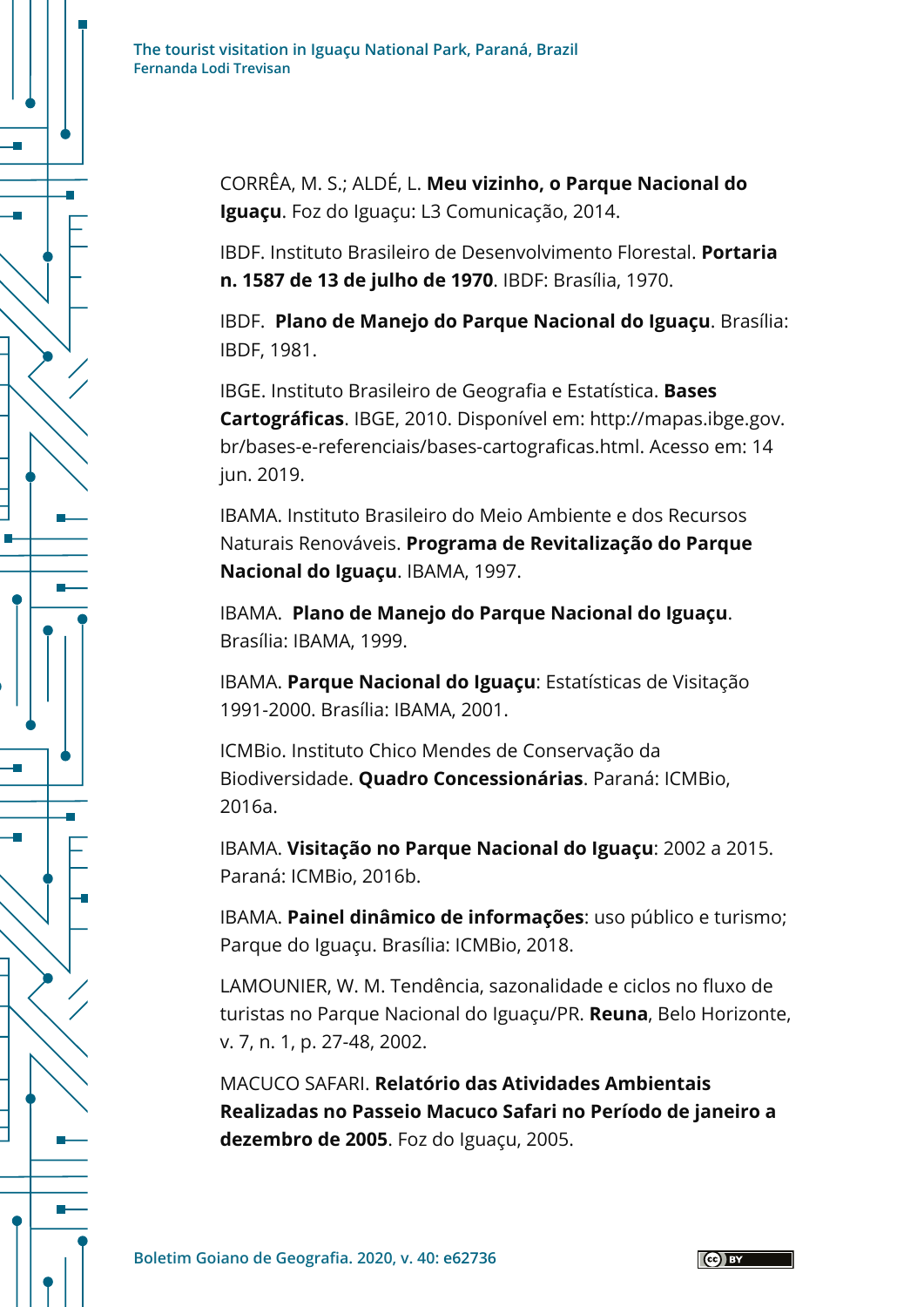

MMA. Ministério do Meio Ambiente. **Download de dados geográficos**: Unidades de Conservação. Brasília: MMA, 2015.

MÜLLER, R. C. **Relatório Preliminar dos Serviços de Uso Público**. Foz do Iguaçu: IBAMA, 2002.

PAES-LUCHIARI, M. T. D. Turismo e patrimônio natural no uso do território. In: PAES-LUCHIARI, M. T.; BRUHNS, H. T.; SERRANO, C. **Patrimônio, Natureza e Cultura.** Campinas: Papirus, 2007. p. 25-45.

THE STATE OF SÃO PAULO. **Parque Nacional do Iguaçu.** São Paulo, 05 de janeiro de 1958.

PROTECTED PLANET. **Download dataset**: Iguazu National Park. 2016. Disponível em: https://stage.protectedplanet.net/search? q=IGUAZU. Acesso em: 28 nov. 2016.

RAFFESTIN, C. **Por uma Geografia do Poder**. São Paulo: Editora Ática, 1993. 269 p.

RAMOS, J. C. **Projeto Memória das Cataratas**: depoimento. Foz do Iguaçu: Espaço Iguaçu Cultural, Centro de Visitantes do Parque Nacional do Iguaçu, 2009.

SANTOS, M. **A natureza do espaço**: técnica e tempo, razão e emoção. São Paulo: Edusp, 2002. 384 p.

SPF. Serviço Público Federal. Contrato de Concessão de uso de área no Parque Nacional do Iguaçu, celebrado entre o IBAMA e a empresa Macuco Ecoaventura e Turismo LDTA. SPF: Foz do Iguaçu, 2002.

SPF. Serviço Público Federal. Contrato de Concessão de prestação de serviços em unidade de conservação federal que entre si celebram o ICMBio e a empresa Ilha do Sol Agência de Viagens LTDA. SPF: Foz do Iguaçu, 2010.

UAAF. Unidade Avançada de Administração e Finanças. **Edital de Concorrência nº 01/2015, Processo nº 02070.001191/2015-13**. UAAF: Foz do Iguaçu, 2015.

 $\left($ ce $\right)$  BY